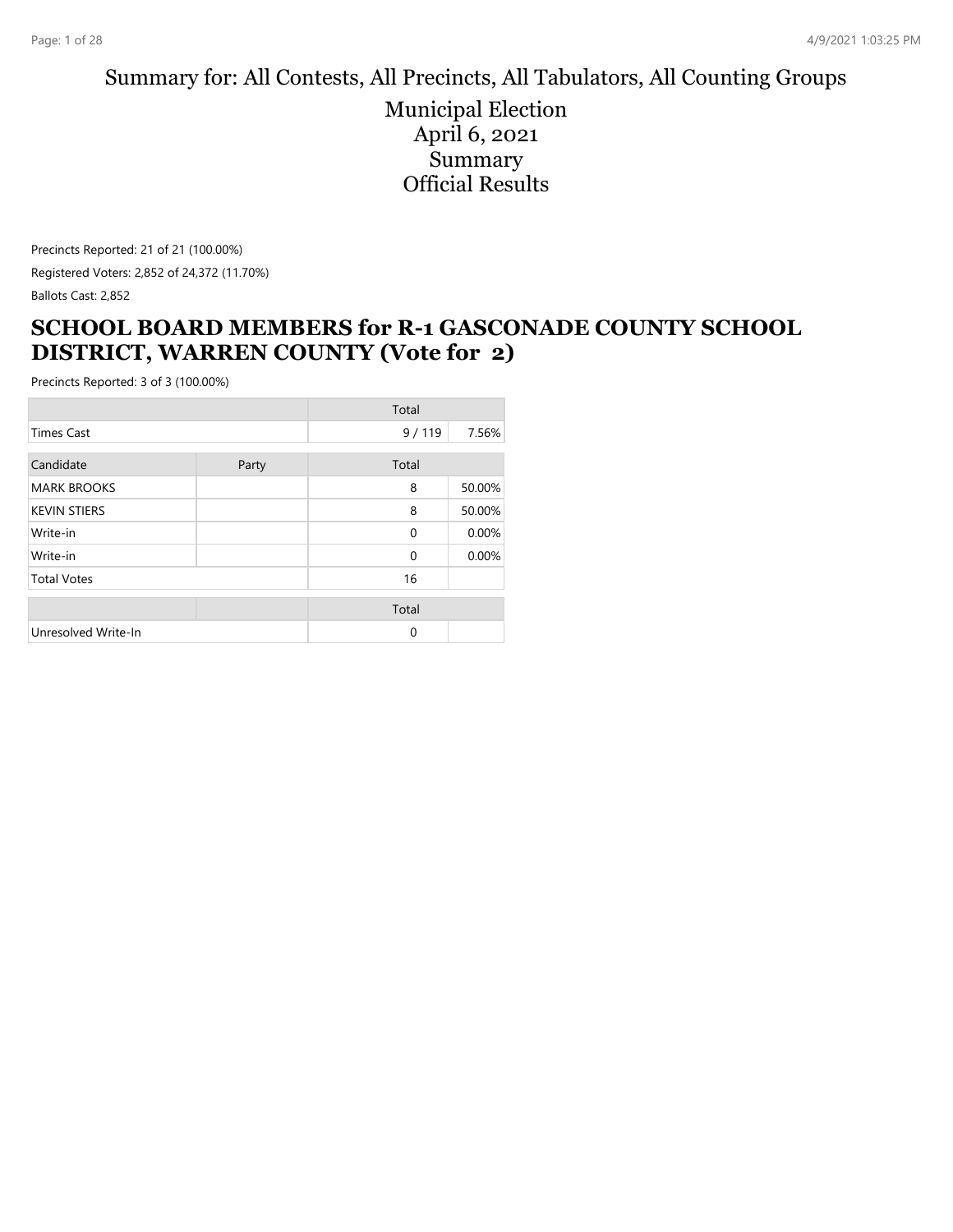#### **SCHOOL BOARD MEMBERS for R-3 WARREN COUNTY SCHOOL DISTRICT, WARREN COUNTY (Vote for 2)**

|                          |       | Total          |        |
|--------------------------|-------|----------------|--------|
| <b>Times Cast</b>        |       | 2,147 / 13,127 | 16.36% |
| Candidate                |       | Total          |        |
|                          | Party |                |        |
| <b>JOHN CLINGER</b>      |       | 759            | 20.96% |
| <b>JEFFREY SCHNEIDER</b> |       | 1,452          | 40.09% |
| <b>DEANNA ZWYERS</b>     |       | 1,411          | 38.96% |
| Write-in                 |       | 13             | 0.36%  |
| Write-in                 |       | 2              | 0.06%  |
| <b>Total Votes</b>       |       | 3,622          |        |
|                          |       | Total          |        |
|                          |       |                |        |
| Unresolved Write-In      |       | 15             |        |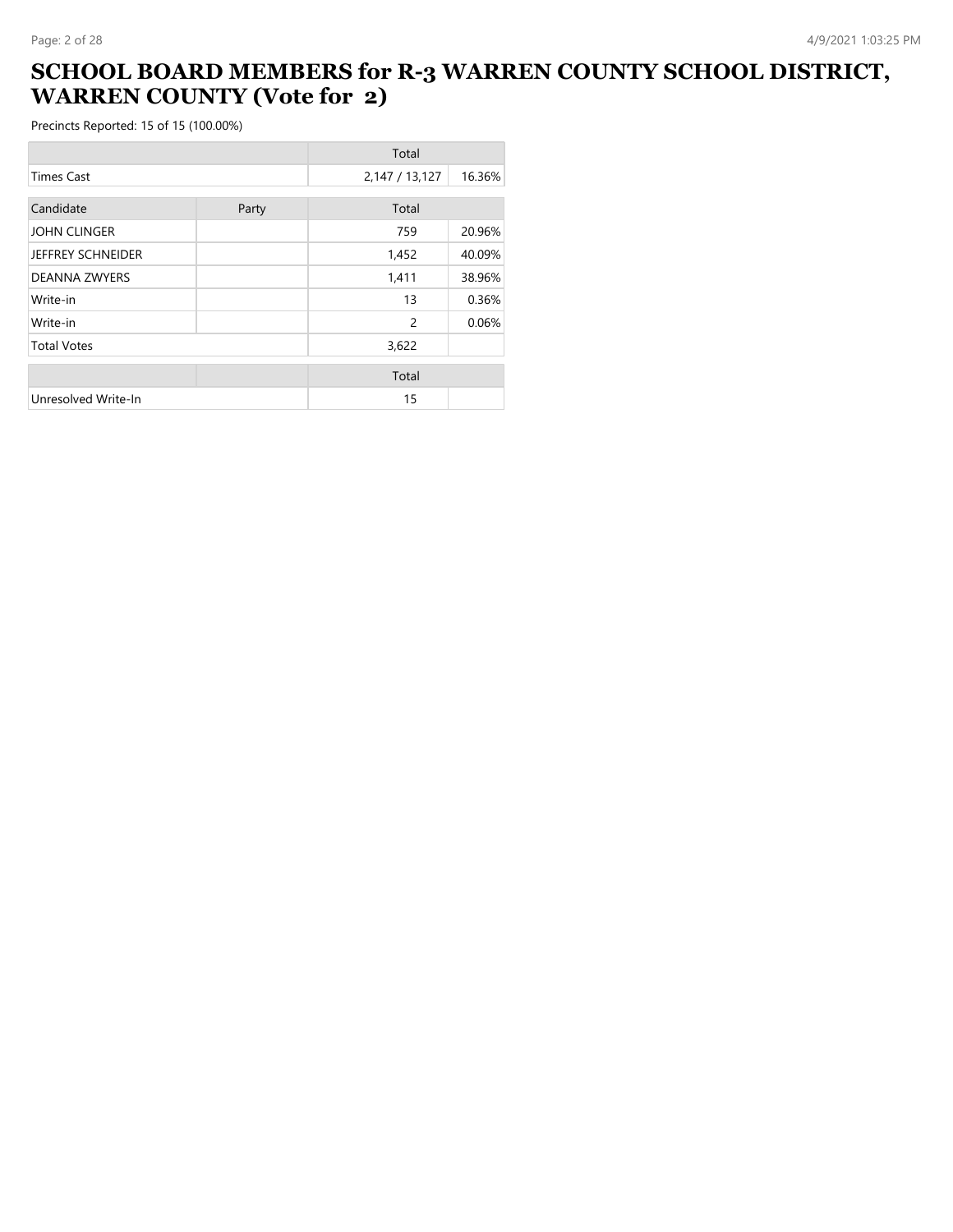# **SCHOOL BOARD MEMBERS for WASHINGTON SCHOOL DISTRICT, WARREN COUNTY (Vote for 2)**

|                           |       | Total         |        |
|---------------------------|-------|---------------|--------|
| <b>Times Cast</b>         |       | 406 / 3,237   | 12.54% |
| Candidate                 |       | Total         |        |
|                           | Party |               |        |
| <b>KEVIN L. BLACKBURN</b> |       | 220           | 39.50% |
| <b>JOHN FREITAG</b>       |       | 194           | 34.83% |
| SPENCER J. NOTHUM         |       | 143           | 25.67% |
| Write-in                  |       | $\mathcal{P}$ | 0.36%  |
| Write-in                  |       | 1             | 0.18%  |
| <b>Total Votes</b>        |       | 557           |        |
|                           |       | Total         |        |
|                           |       |               |        |
| Unresolved Write-In       |       | 3             |        |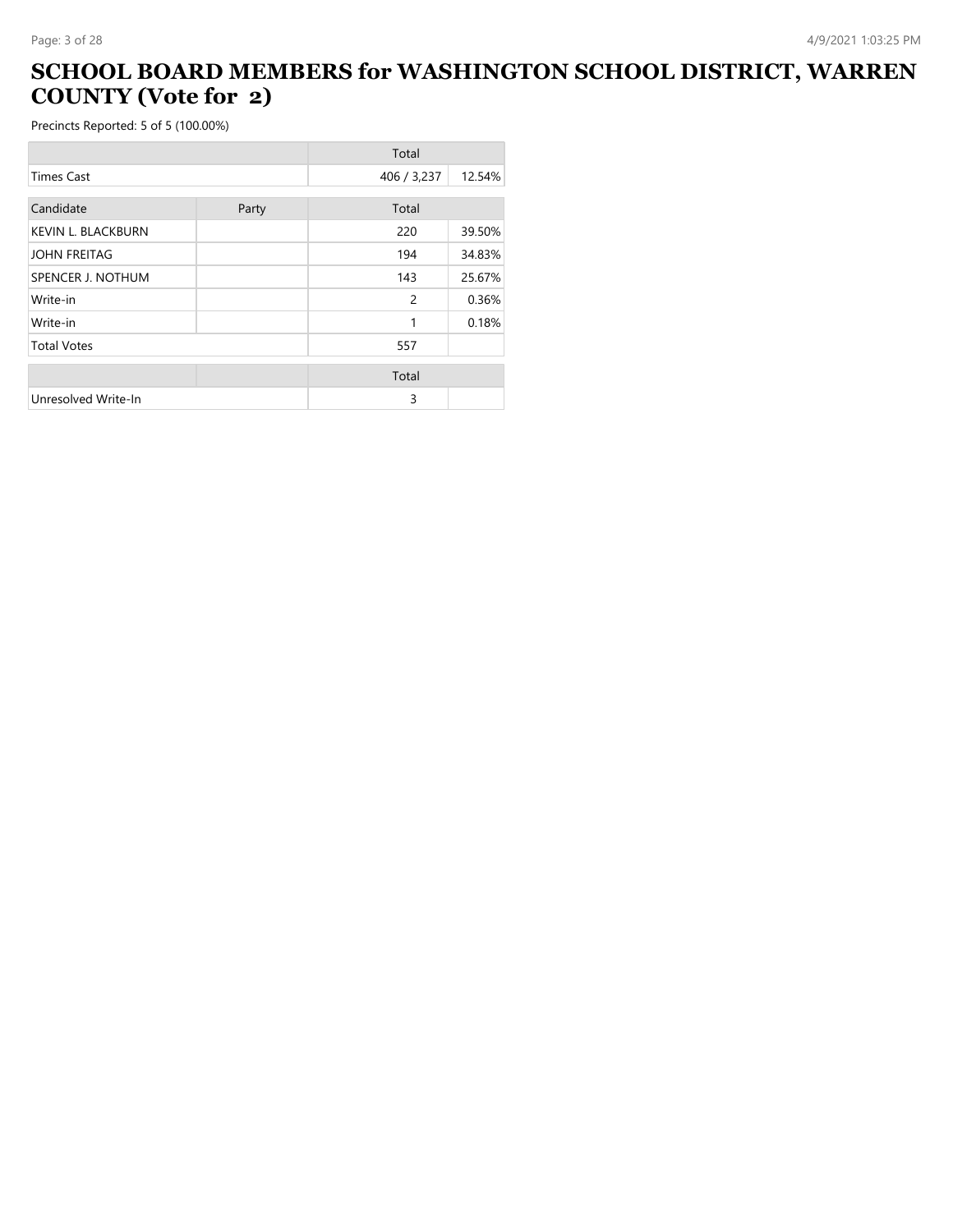#### **SCHOOL BOARD MEMBERS for R-3 LINCOLN COUNTY SCHOOL DISTRICT, WARREN COUNTY (Vote for 2)**

|                        |       | Total          |        |
|------------------------|-------|----------------|--------|
| <b>Times Cast</b>      |       | 6/43           | 13.95% |
| Candidate              | Party | Total          |        |
|                        |       |                |        |
| <b>RON MILLS</b>       |       | 1              | 9.09%  |
| <b>KELSEY S. FLYNN</b> |       | 4              | 36.36% |
| RACHEL BRODT-DUNARD    |       | $\overline{c}$ | 18.18% |
| <b>DOYLE JUSTUS</b>    |       | 4              | 36.36% |
| Write-in               |       | $\Omega$       | 0.00%  |
| Write-in               |       | $\Omega$       | 0.00%  |
| <b>Total Votes</b>     |       | 11             |        |
|                        |       | Total          |        |
| Unresolved Write-In    |       | 0              |        |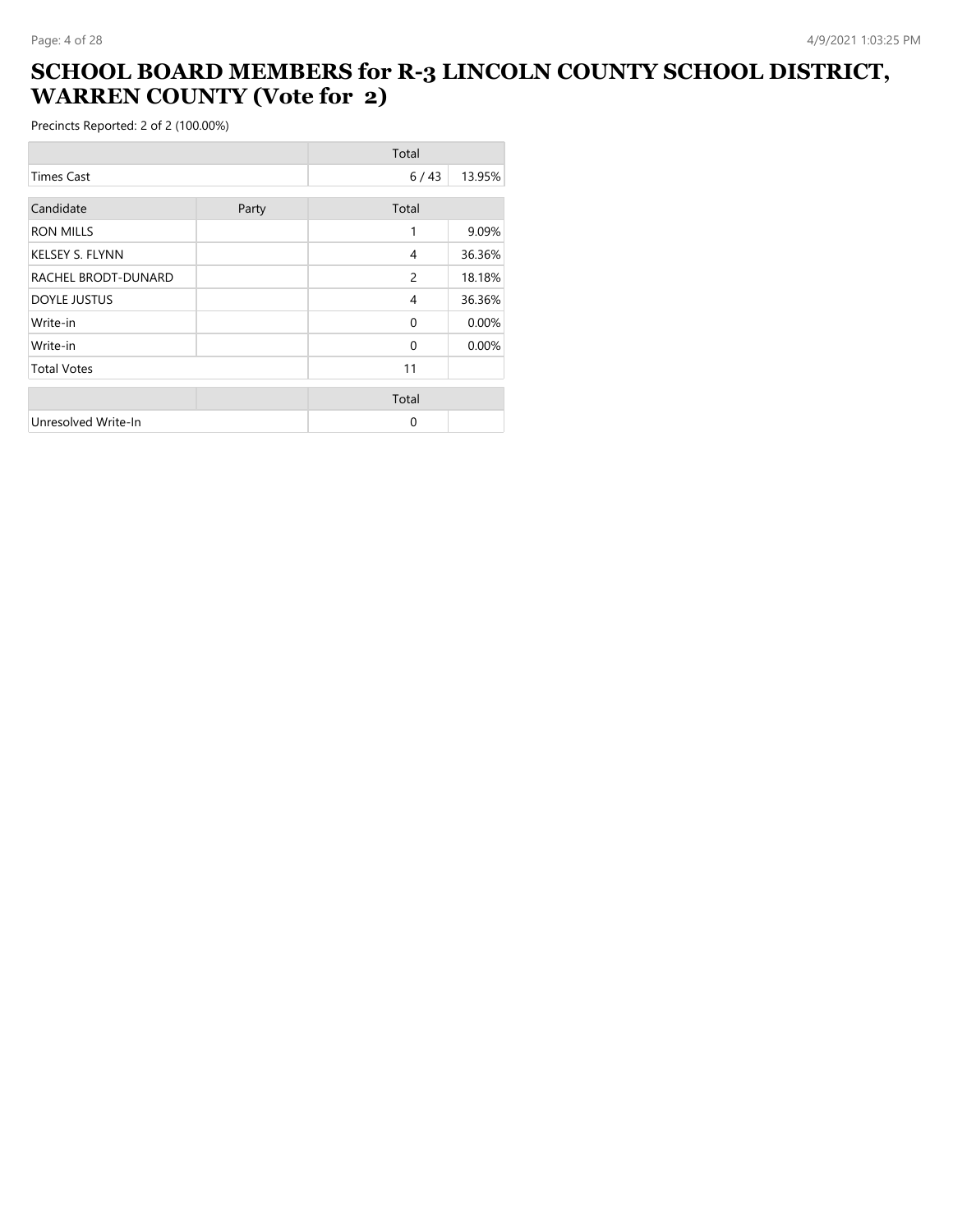#### **SCHOOL PROPOSITION for R-3 LINCOLN COUNTY SCHOOL DISTRICT, WARREN COUNTY (Vote for 1)**

|                     |       | Total |        |
|---------------------|-------|-------|--------|
| <b>Times Cast</b>   |       | 6/43  | 13.95% |
| Candidate           | Party | Total |        |
| <b>YES</b>          |       | 3     | 50.00% |
| <b>NO</b>           |       | 3     | 50.00% |
| <b>Total Votes</b>  |       | 6     |        |
|                     |       | Total |        |
| Unresolved Write-In |       | 0     |        |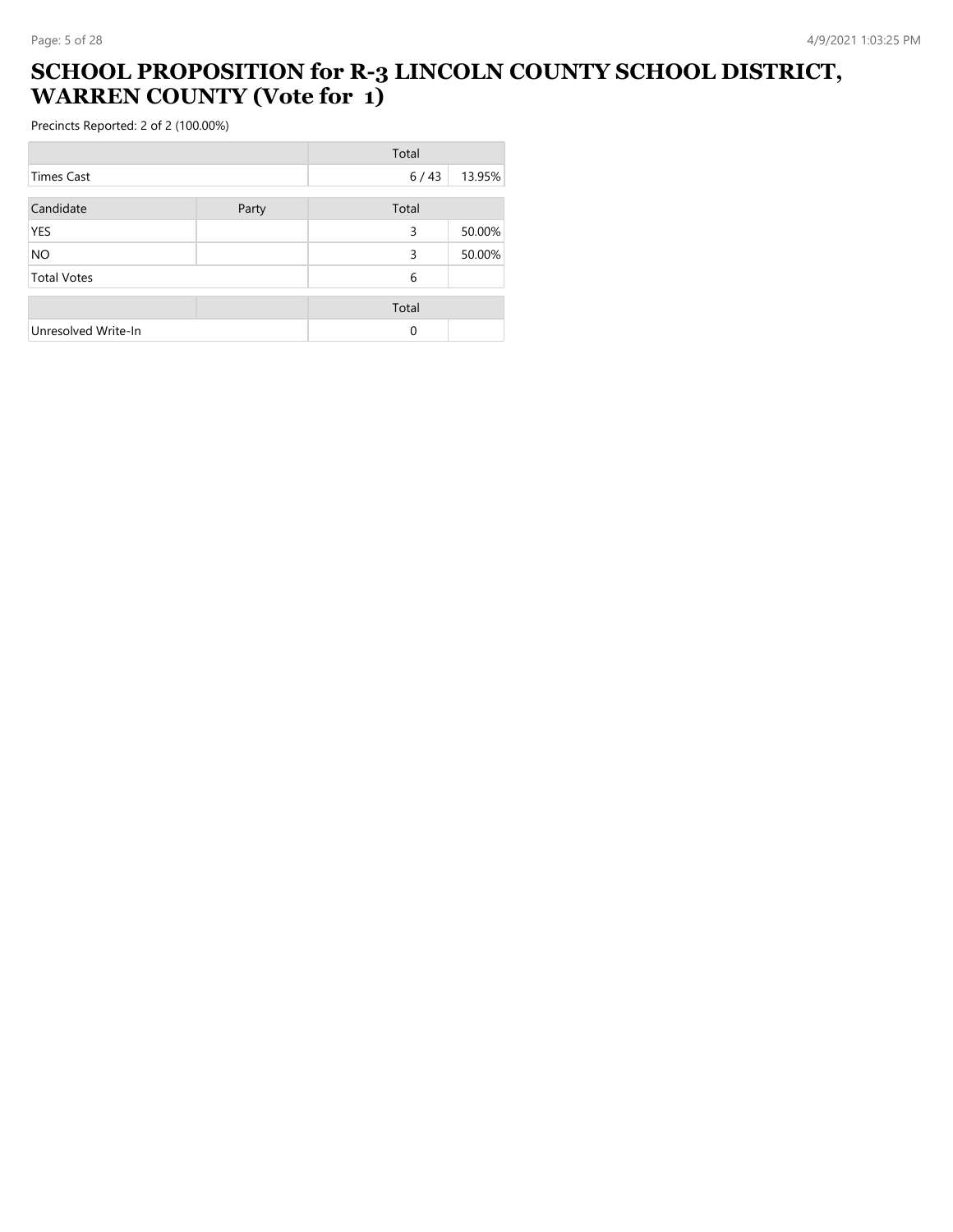# **MAYOR for CITY OF FORISTELL, WARREN COUNTY (Vote for 1)**

|                       |       | Total    |         |
|-----------------------|-------|----------|---------|
| <b>Times Cast</b>     |       | 9/212    | 4.25%   |
| Candidate             | Party | Total    |         |
| <b>JOSEPH GOATLEY</b> |       | 9        | 100.00% |
| Write-in              |       | $\Omega$ | 0.00%   |
| <b>Total Votes</b>    |       | 9        |         |
|                       |       | Total    |         |
| Unresolved Write-In   |       | $\Omega$ |         |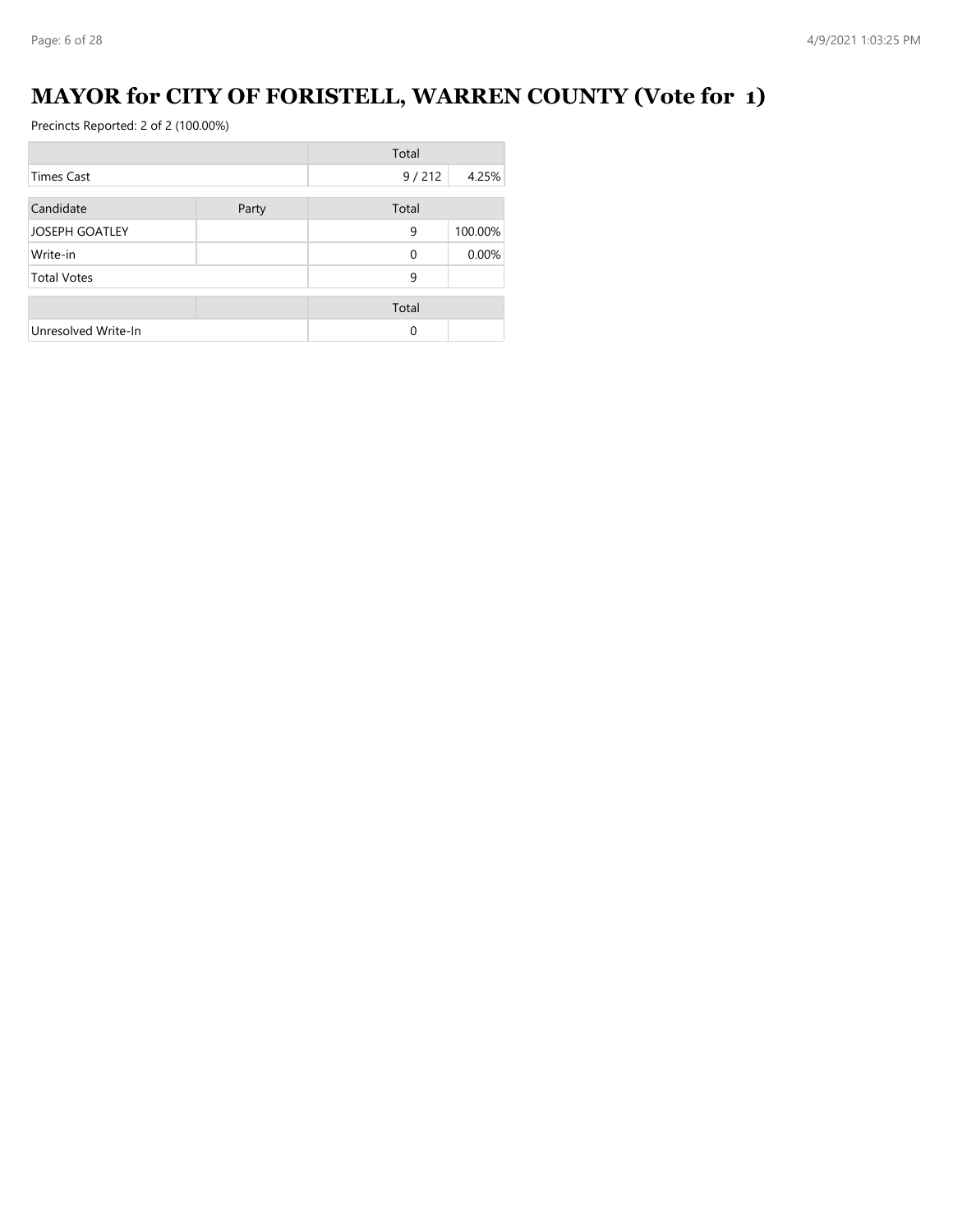# **MAYOR for CITY OF MARTHASVILLE, WARREN COUNTY (Vote for 1)**

|                       |       | Total     |        |
|-----------------------|-------|-----------|--------|
| <b>Times Cast</b>     |       | 309 / 798 | 38.72% |
| Candidate             | Party | Total     |        |
| <b>DAVID LANGE</b>    |       | 196       | 64.05% |
| <b>EUGENE JENKINS</b> |       | 110       | 35.95% |
| Write-in              |       | 1         | 0.33%  |
| <b>Total Votes</b>    |       | 306       |        |
|                       |       | Total     |        |
| Unresolved Write-In   |       | 1         |        |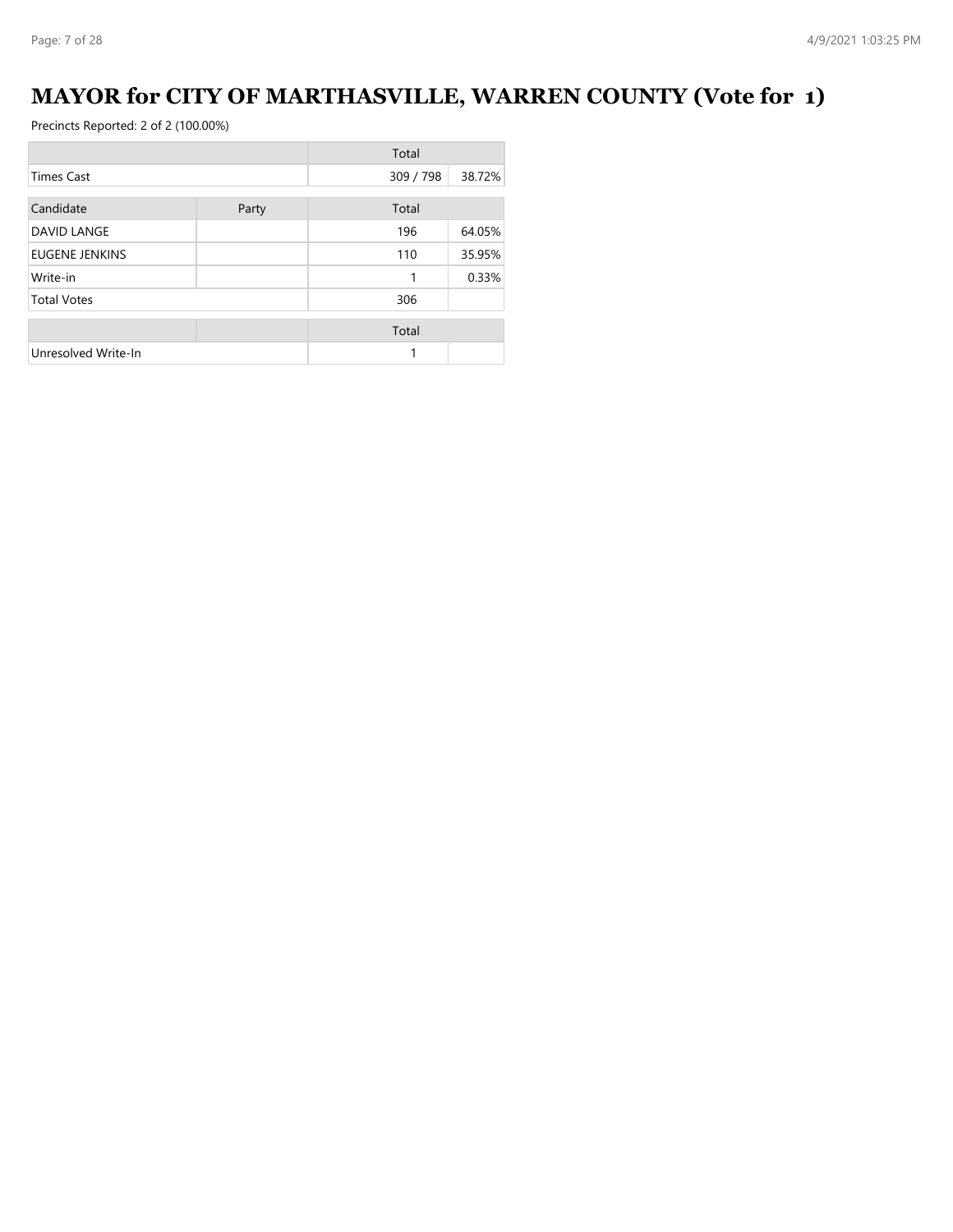# **MAYOR for CITY OF TRUESDALE, WARREN COUNTY (Vote for 1)**

|                     |       | Total    |         |
|---------------------|-------|----------|---------|
| Times Cast          |       | 77 / 492 | 15.65%  |
| Candidate           | Party | Total    |         |
| <b>CHRIS WATSON</b> |       | 72       | 100.00% |
| Write-in            |       | $\Omega$ | 0.00%   |
| <b>Total Votes</b>  |       | 72       |         |
|                     |       | Total    |         |
| Unresolved Write-In |       | 0        |         |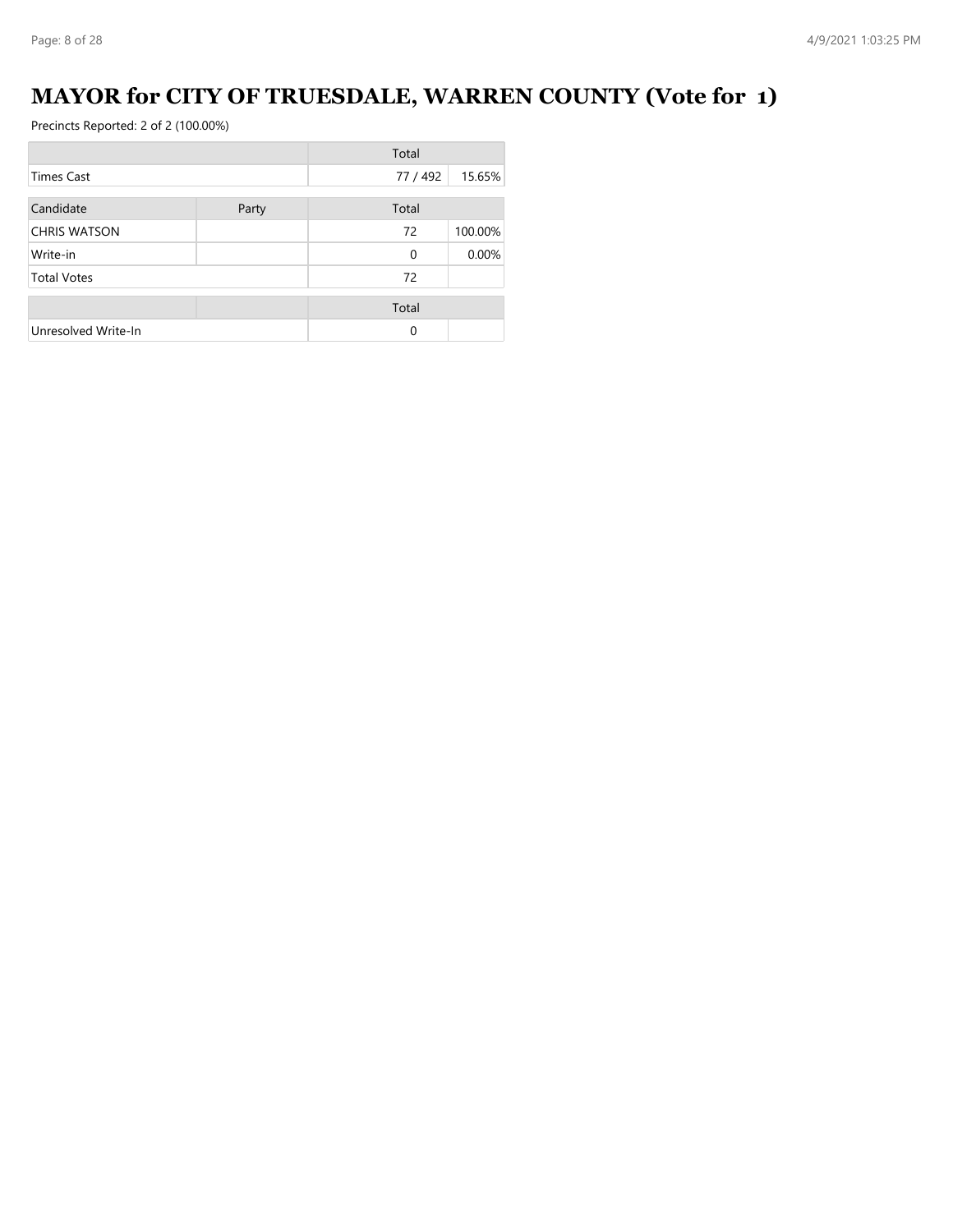# **MAYOR for CITY OF WARRENTON, WARREN COUNTY (Vote for 1)**

|                       |       | Total       |        |
|-----------------------|-------|-------------|--------|
| <b>Times Cast</b>     |       | 872 / 5,175 | 16.85% |
| Candidate             | Party | Total       |        |
| <b>ERIC SCHLEUTER</b> |       | 540         | 64.67% |
| SHERYL CULLOM         |       | 295         | 35.33% |
| Write-in              |       | 1           | 0.12%  |
| <b>Total Votes</b>    |       | 835         |        |
|                       |       | Total       |        |
| Unresolved Write-In   |       | 1           |        |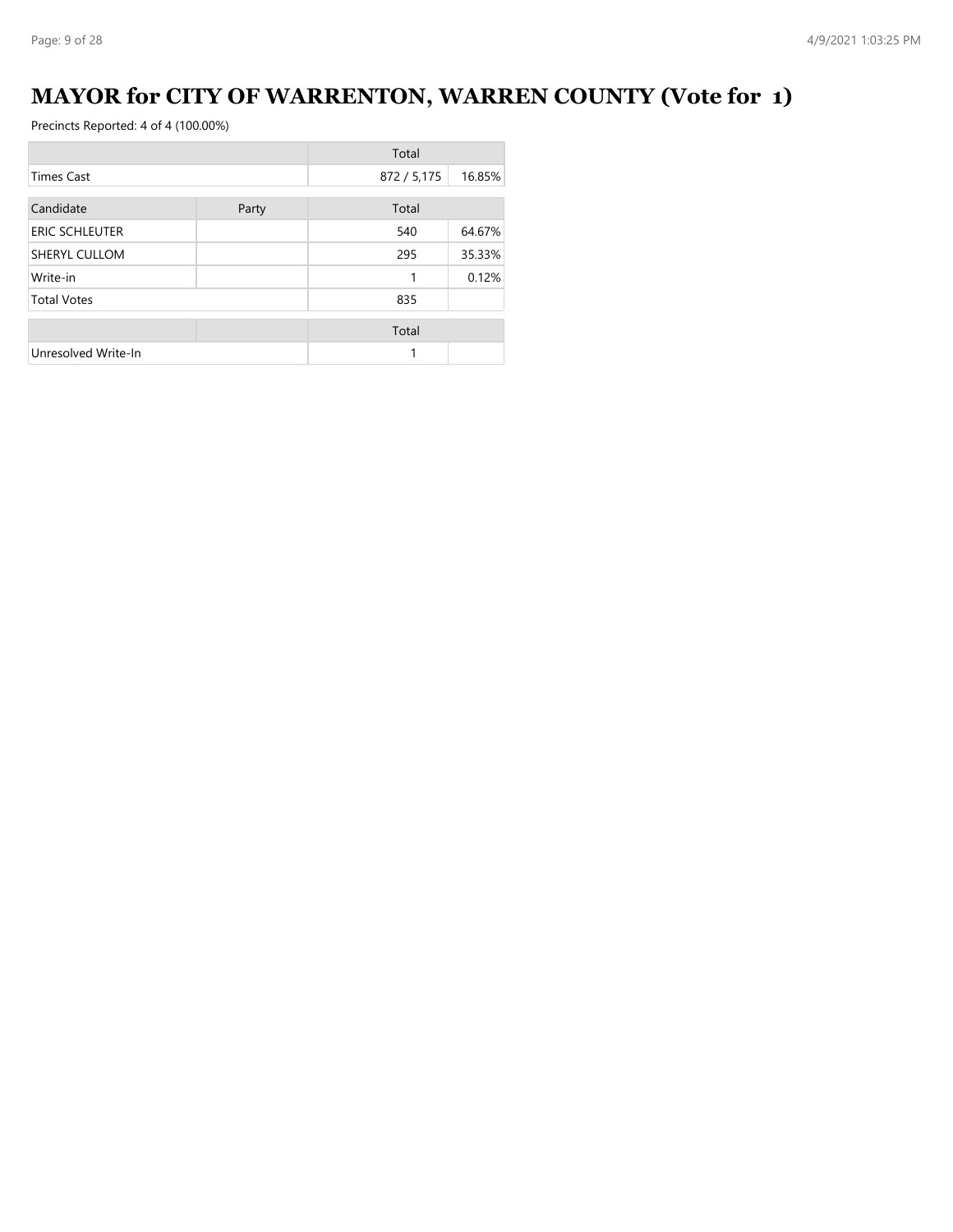### **ALDERMAN AT-LARGE for CITY OF TRUESDALE, WARREN COUNTY (Vote for 2)**

|                     |       | Total    |        |
|---------------------|-------|----------|--------|
| <b>Times Cast</b>   |       | 77 / 492 | 15.65% |
| Candidate           | Party | Total    |        |
| <b>JERRY CANNON</b> |       | 69       | 53.49% |
| <b>ROBERT GREEN</b> |       | 60       | 46.51% |
| Write-in            |       | 1        | 0.78%  |
| Write-in            |       | 0        | 0.00%  |
| <b>Total Votes</b>  |       | 129      |        |
|                     |       | Total    |        |
| Unresolved Write-In |       | 1        |        |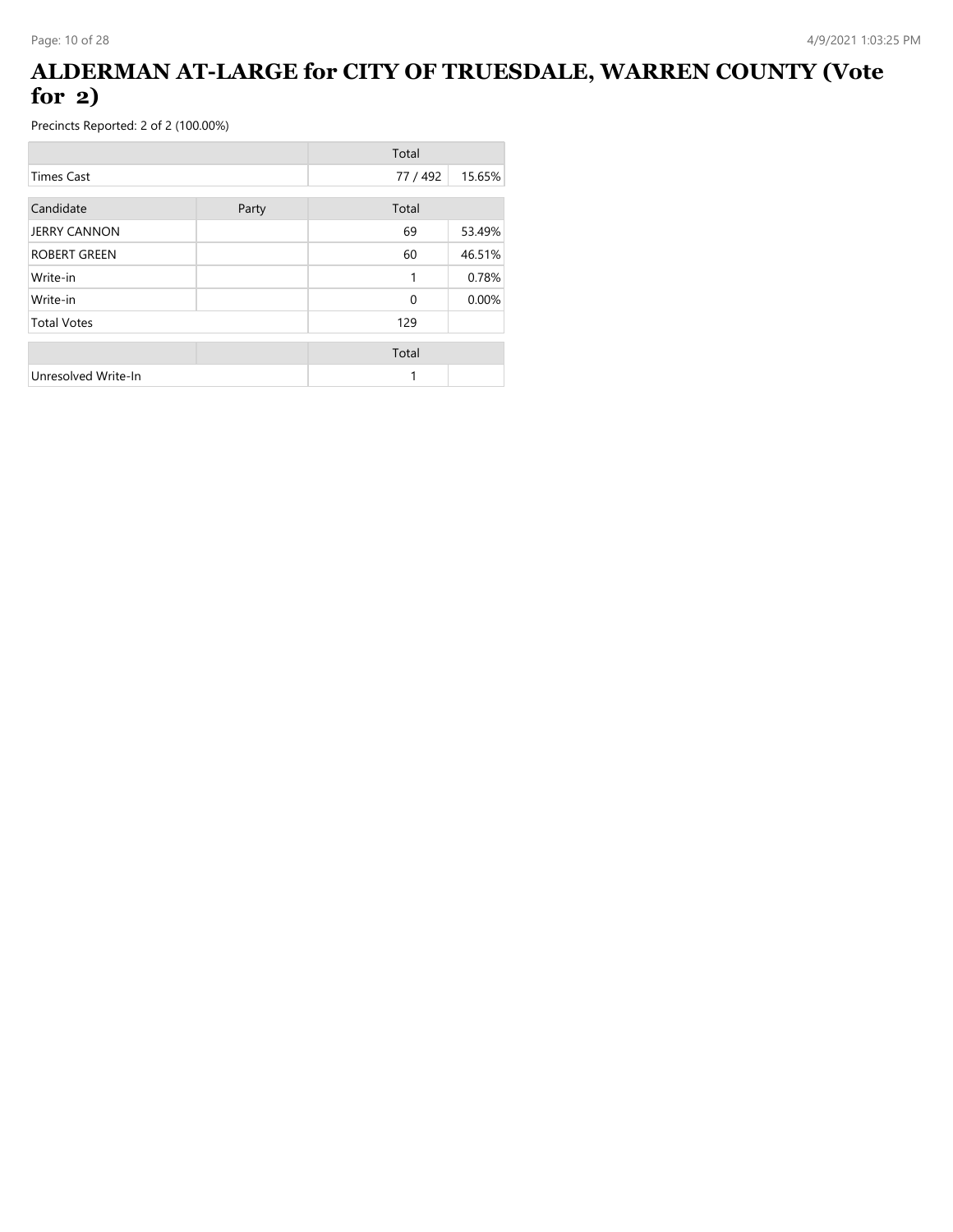### **ALDERMAN for CITY OF FORISTELL WARD ONE, WARREN COUNTY (Vote for 1)**

|                     |                 | Total |         |
|---------------------|-----------------|-------|---------|
| Times Cast          |                 | 3/70  | 4.29%   |
| Candidate           | Party           | Total |         |
| Write-in            |                 | 1     | 100.00% |
| <b>Total Votes</b>  |                 | 1     |         |
|                     |                 | Total |         |
| Scott May           | <b>WRITE-IN</b> | 1     | 100.00% |
| Unresolved Write-In |                 | 0     |         |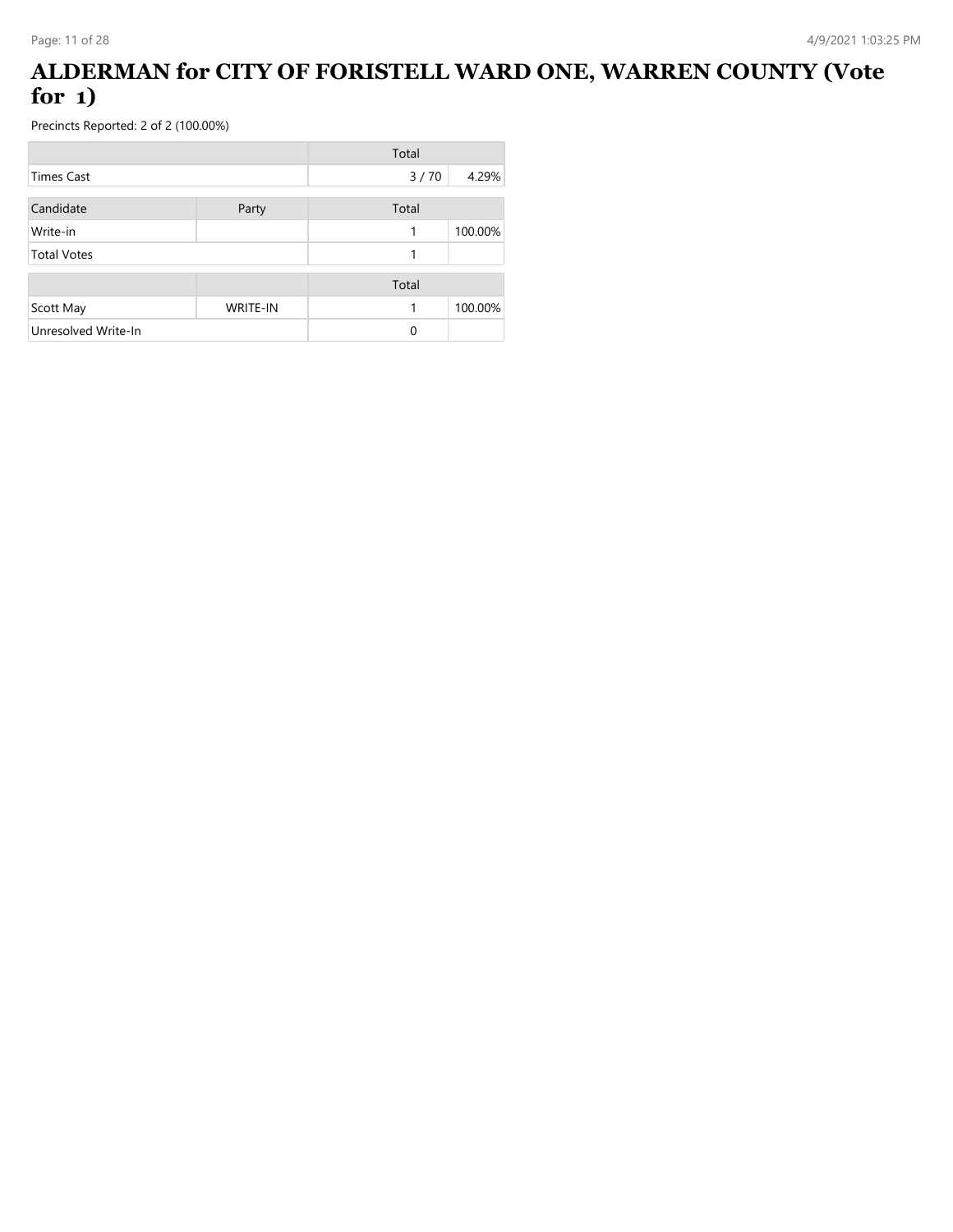### **ALDERMAN for CITY OF FORISTELL WARD TWO, WARREN COUNTY (Vote for 1)**

|                     |       | Total    |         |
|---------------------|-------|----------|---------|
| <b>Times Cast</b>   |       | 6 / 142  | 4.23%   |
| Candidate           | Party | Total    |         |
| <b>GLENN KEEVEN</b> |       | 6        | 100.00% |
| Write-in            |       | 0        | 0.00%   |
| <b>Total Votes</b>  |       | 6        |         |
|                     |       | Total    |         |
| Unresolved Write-In |       | $\Omega$ |         |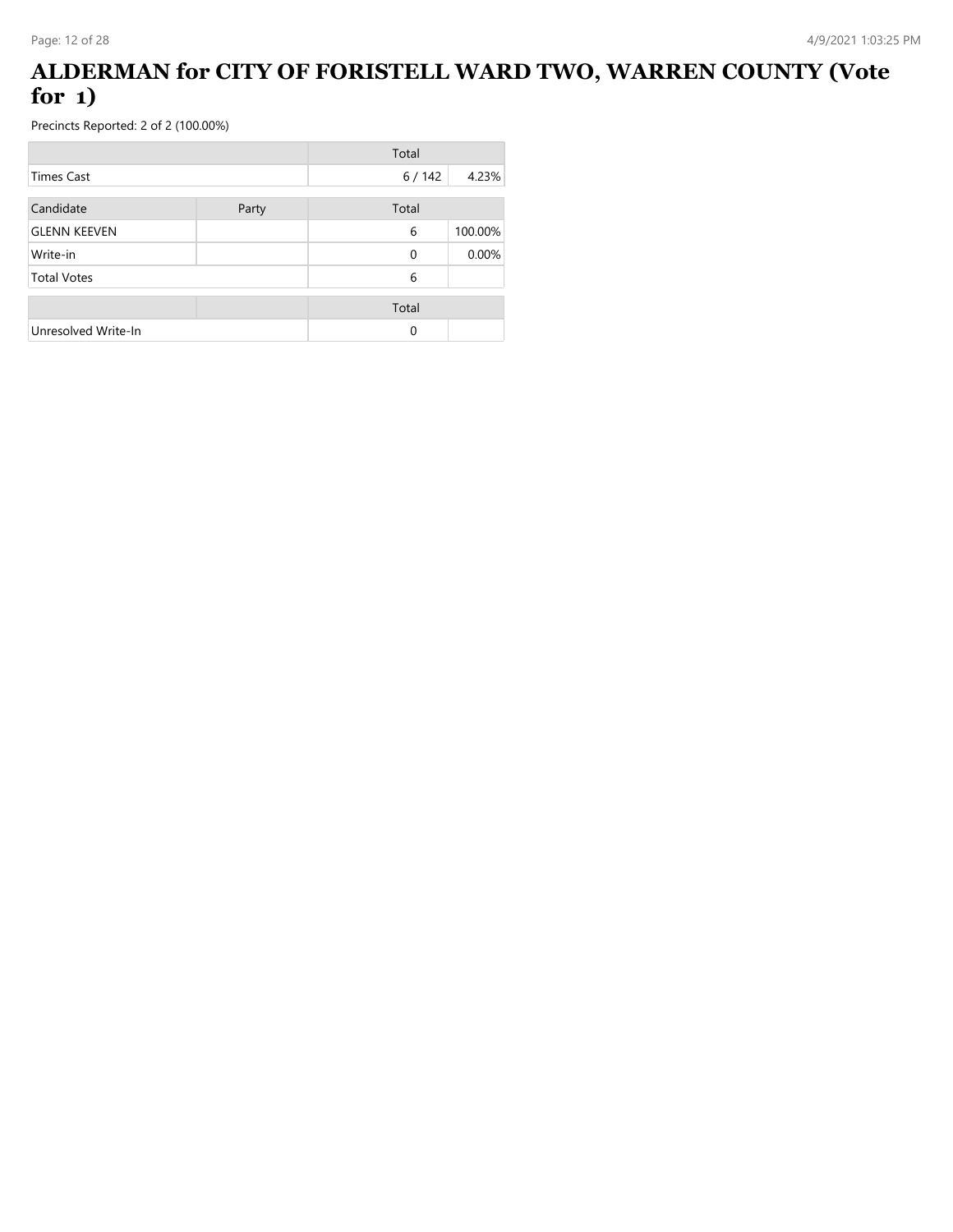#### **ALDERMAN for CITY OF MARTHASVILLE EAST WARD, WARREN COUNTY (Vote for 1)**

|                     |       | Total   |         |
|---------------------|-------|---------|---------|
| Times Cast          |       | 121/350 | 34.57%  |
| Candidate           | Party | Total   |         |
| DANIEL GRAFRATH     |       | 101     | 100.00% |
| Write-in            |       | 2       | 1.98%   |
| <b>Total Votes</b>  |       | 101     |         |
|                     |       | Total   |         |
| Unresolved Write-In |       | 2       |         |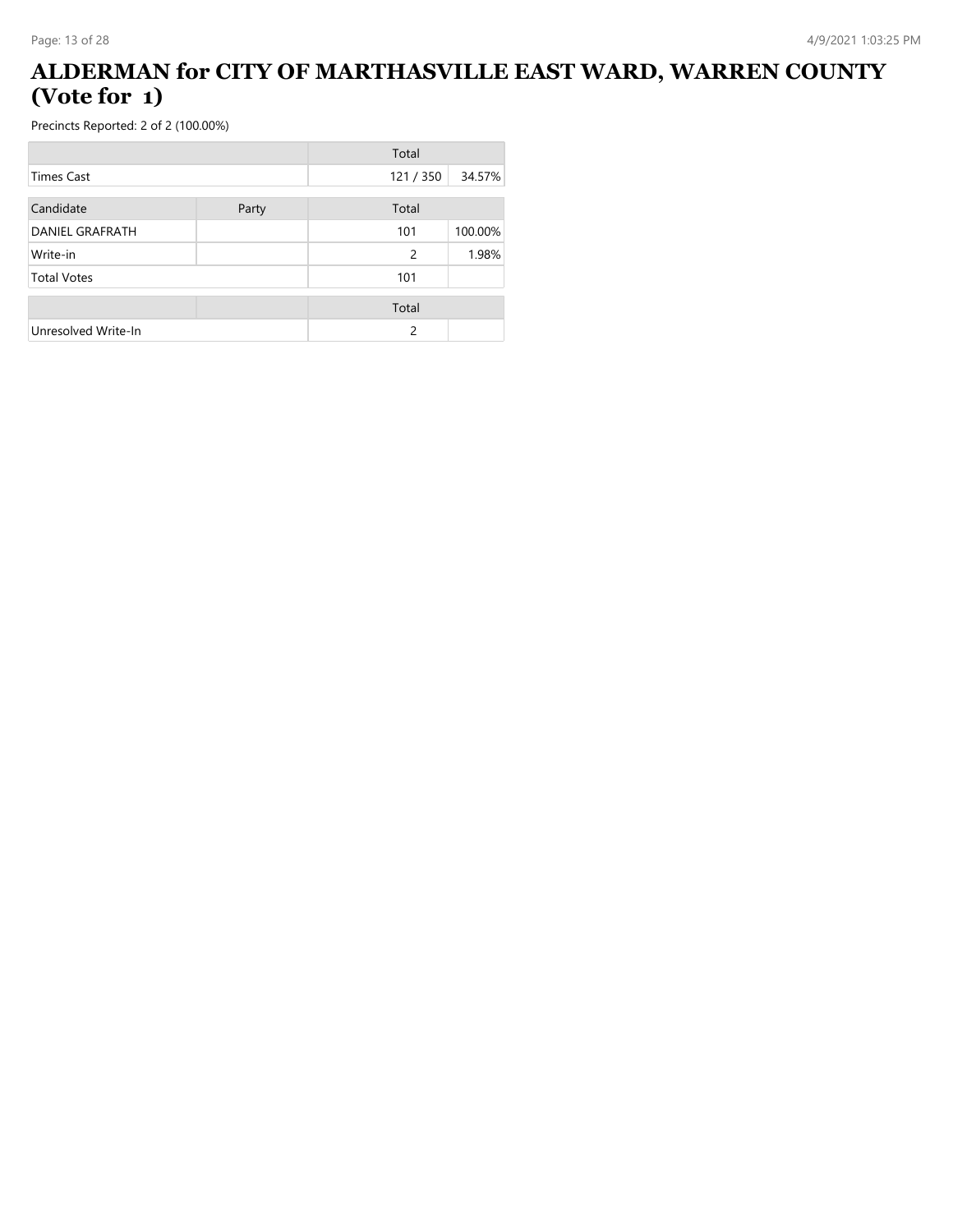# **ALDERMAN for CITY OF MARTHASVILLE SOUTHWEST WARD, WARREN COUNTY (Vote for 1)**

|                     |       | Total     |         |
|---------------------|-------|-----------|---------|
| Times Cast          |       | 188 / 448 | 41.96%  |
| Candidate           | Party | Total     |         |
| <b>LEO MEYER</b>    |       | 159       | 100.00% |
| Write-in            |       | 6         | 3.77%   |
| <b>Total Votes</b>  |       | 159       |         |
|                     |       | Total     |         |
| Unresolved Write-In |       | 6         |         |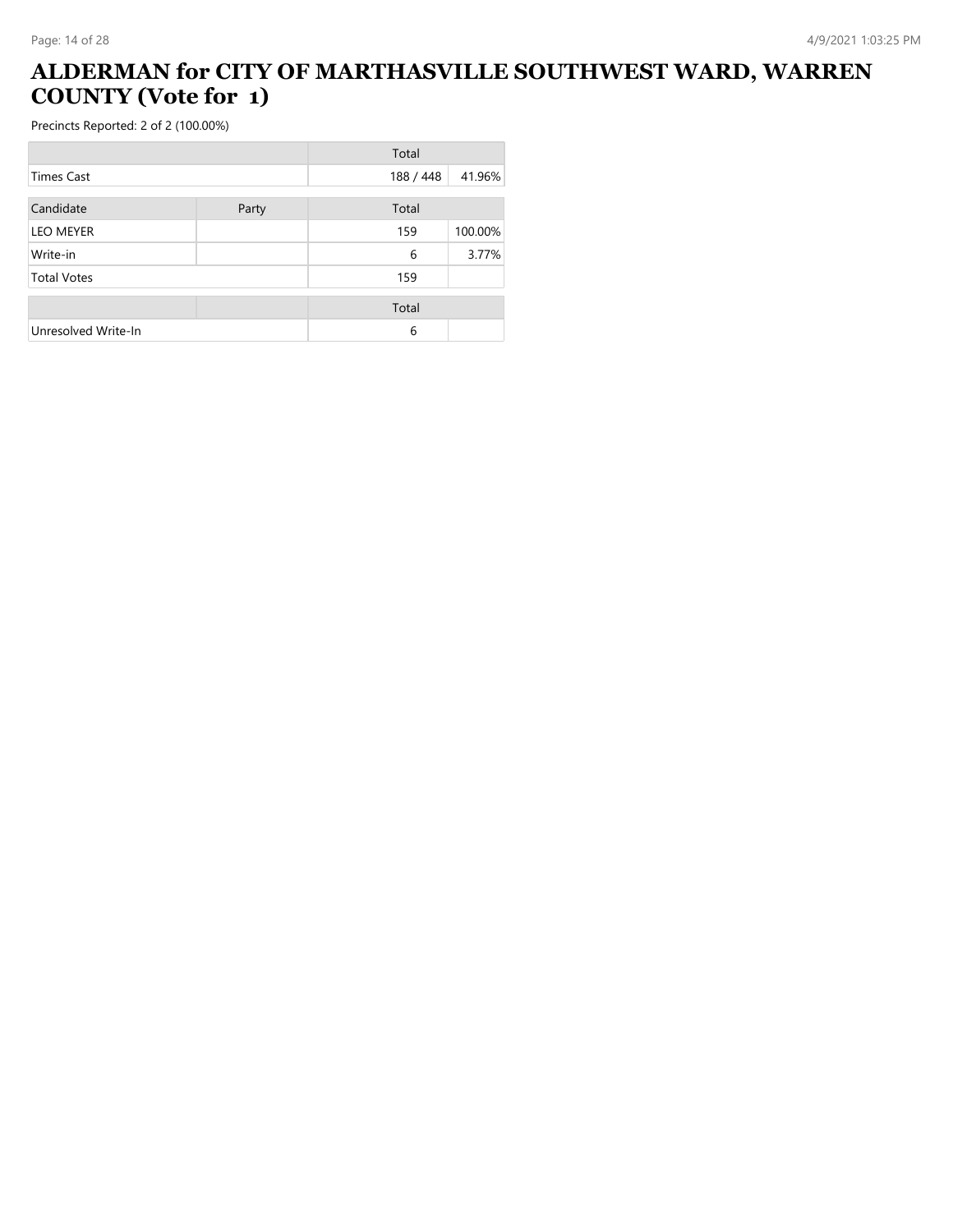### **ALDERMAN for CITY OF WARRENTON WARD ONE, WARREN COUNTY (Vote for 1)**

|                           |       | Total       |        |
|---------------------------|-------|-------------|--------|
| <b>Times Cast</b>         |       | 361 / 1,767 | 20.43% |
| Candidate                 | Party | Total       |        |
| <b>JOSHUA POORE</b>       |       | 46          | 13.61% |
| <b>CHRISTINE JASECKAS</b> |       | 57          | 16.86% |
| <b>LARRY CORDER</b>       |       | 213         | 63.02% |
| <b>MARK ANDERT</b>        |       | 22          | 6.51%  |
| Write-in                  |       | 1           | 0.30%  |
| <b>Total Votes</b>        |       | 338         |        |
|                           |       | Total       |        |
| Unresolved Write-In       |       | 1           |        |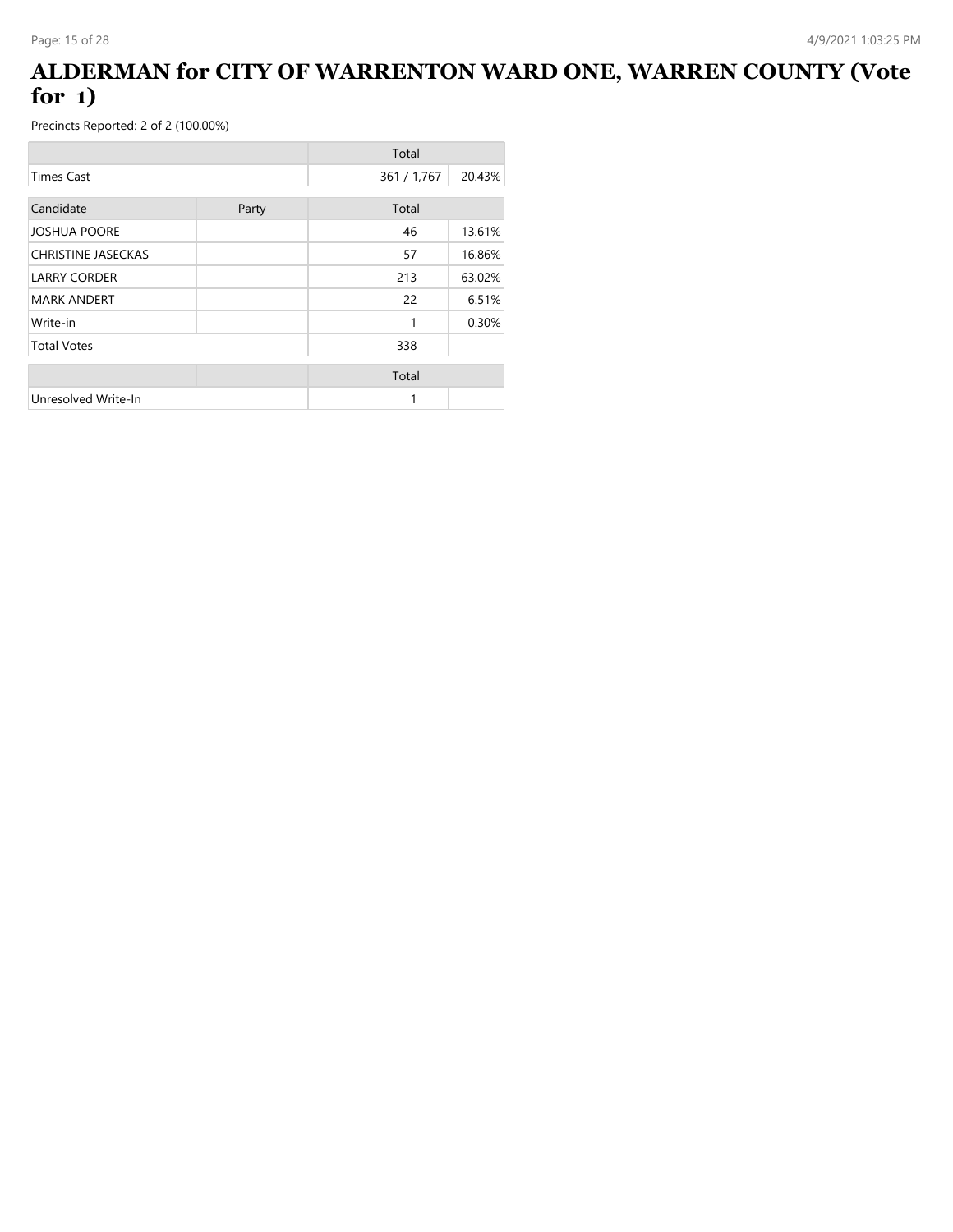### **ALDERMAN for CITY OF WARRENTON WARD TWO, WARREN COUNTY (Vote for 1)**

|                      |       | Total       |        |
|----------------------|-------|-------------|--------|
| <b>Times Cast</b>    |       | 306 / 1,808 | 16.92% |
| Candidate            | Party | Total       |        |
| <b>STEVEN CULLOM</b> |       | 161         | 57.30% |
| <b>GARY L AUCH</b>   |       | 120         | 42.70% |
| Write-in             |       | $\mathbf 0$ | 0.00%  |
| <b>Total Votes</b>   |       | 281         |        |
|                      |       | Total       |        |
| Unresolved Write-In  |       | 0           |        |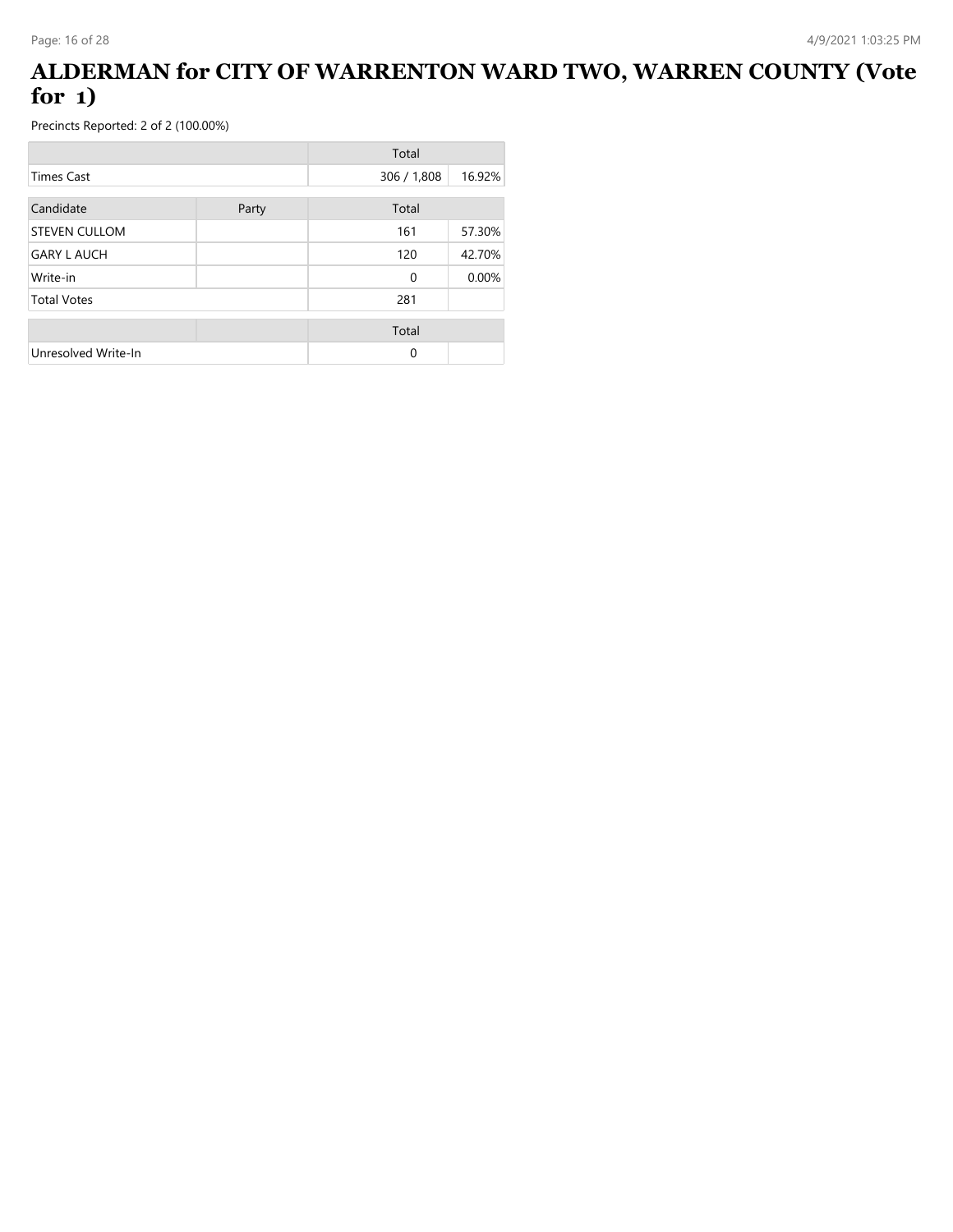### **ALDERMAN for CITY OF WARRENTON WARD THREE, WARREN COUNTY (Vote for 1)**

|                     |       | Total       |        |
|---------------------|-------|-------------|--------|
| <b>Times Cast</b>   |       | 205 / 1,600 | 12.81% |
| Candidate           | Party | Total       |        |
| <b>GARY MILLER</b>  |       | 90          | 46.88% |
| JEFF JASPERING      |       | 102         | 53.13% |
| Write-in            |       | 0           | 0.00%  |
| <b>Total Votes</b>  |       | 192         |        |
|                     |       | Total       |        |
| Unresolved Write-In |       | 0           |        |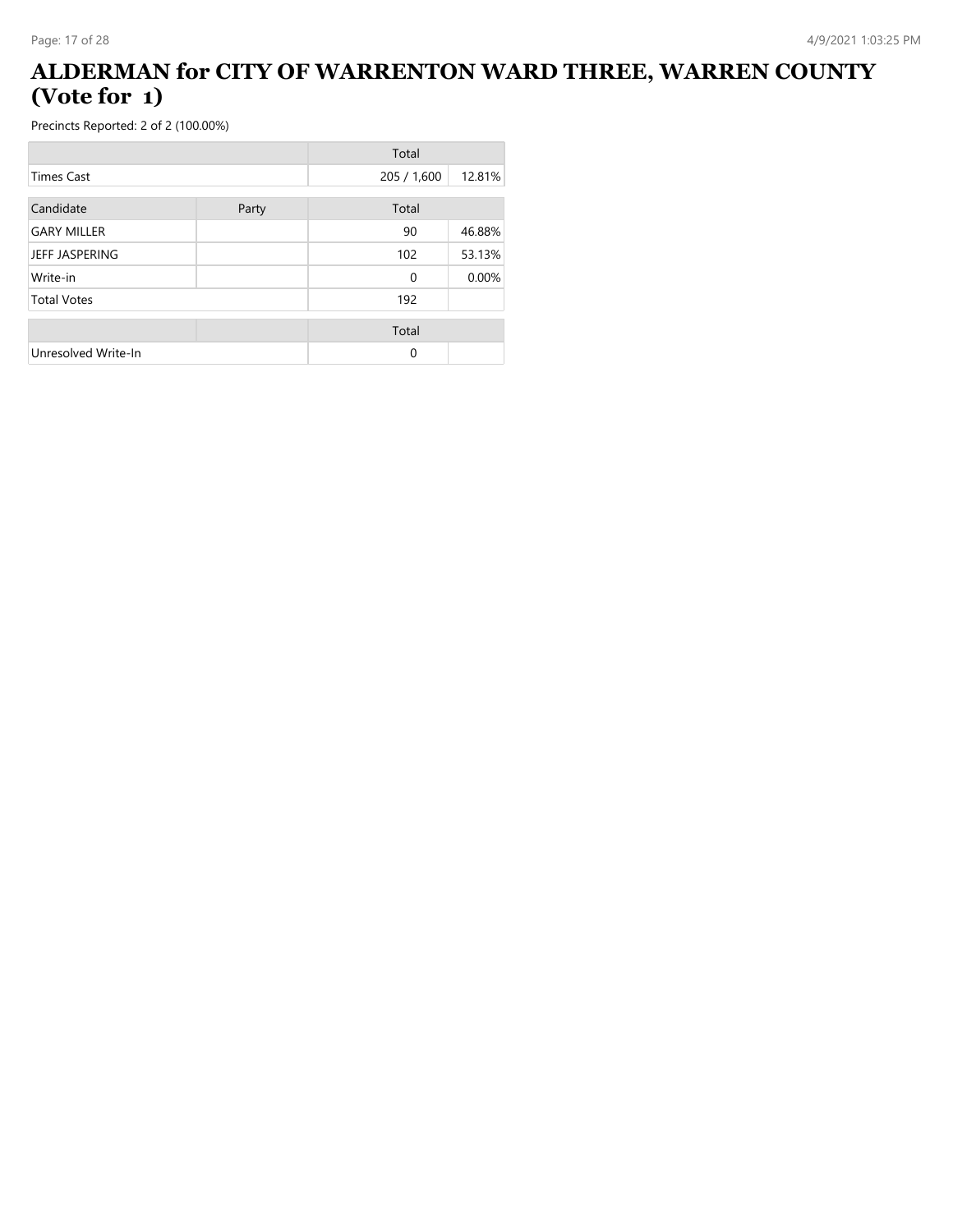### **ALDERMAN for CITY OF WRIGHT CITY WARD 1, WARREN COUNTY (Vote for 1)**

|                        |       | Total       |        |
|------------------------|-------|-------------|--------|
| <b>Times Cast</b>      |       | 105 / 1,472 | 7.13%  |
| Candidate              | Party | Total       |        |
| <b>KERRY LAMBRIGHT</b> |       | 20          | 19.23% |
| <b>DON ANDREWS</b>     |       | 82          | 78.85% |
| ROBERT HAMLIN          |       | 2           | 1.92%  |
| Write-in               |       | $\mathbf 0$ | 0.00%  |
| <b>Total Votes</b>     |       | 104         |        |
|                        |       | Total       |        |
| Unresolved Write-In    |       | 0           |        |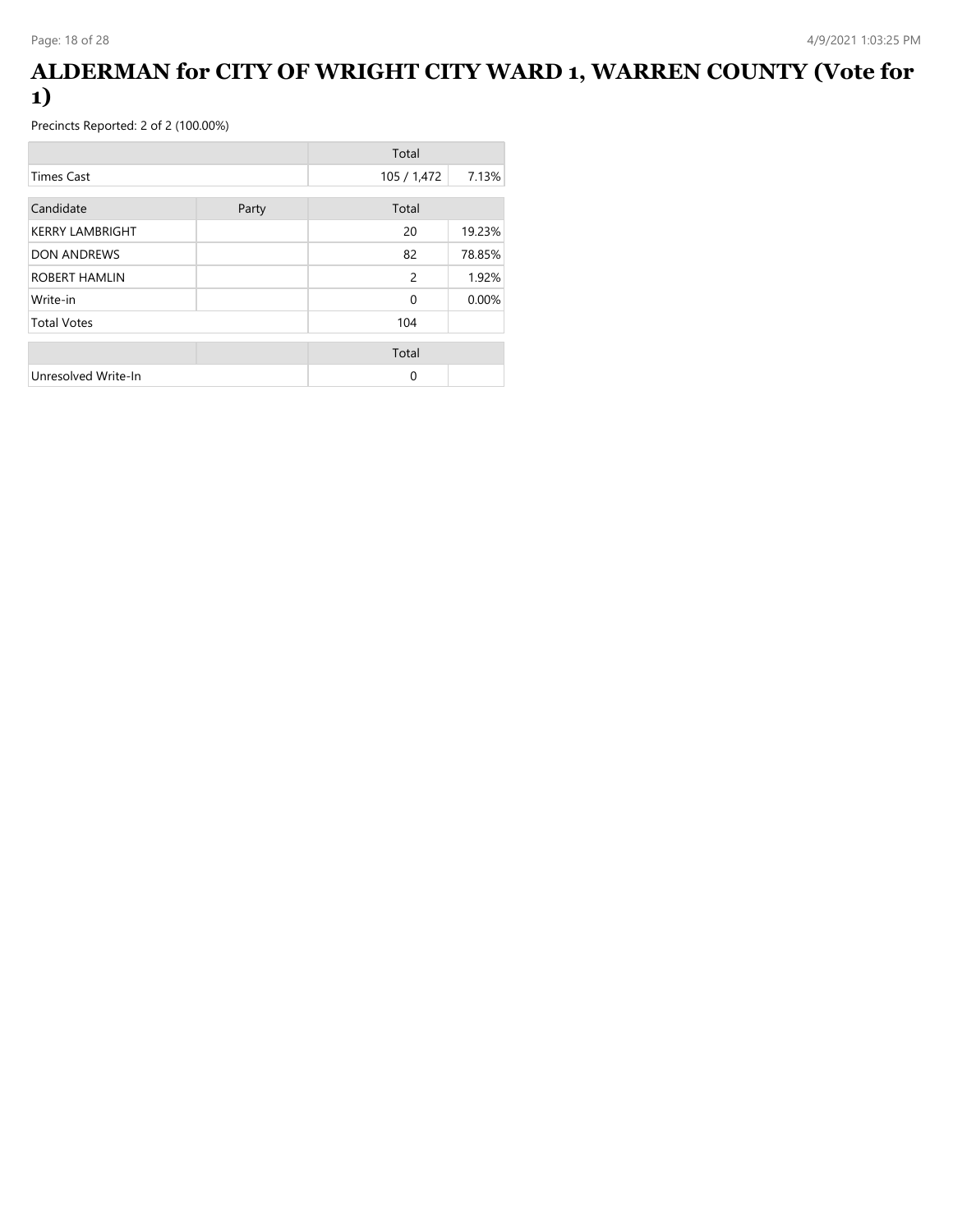### **ALDERMAN for CITY OF WRIGHT CITY WARD 2, WARREN COUNTY (Vote for 1)**

|                     |       | Total       |         |
|---------------------|-------|-------------|---------|
| Times Cast          |       | 62 / 1,442  | 4.30%   |
| Candidate           | Party | Total       |         |
| <b>NATHAN ROHR</b>  |       | 62          | 100.00% |
| Write-in            |       | $\mathbf 0$ | 0.00%   |
| <b>Total Votes</b>  |       | 62          |         |
|                     |       | Total       |         |
| Unresolved Write-In |       | $\Omega$    |         |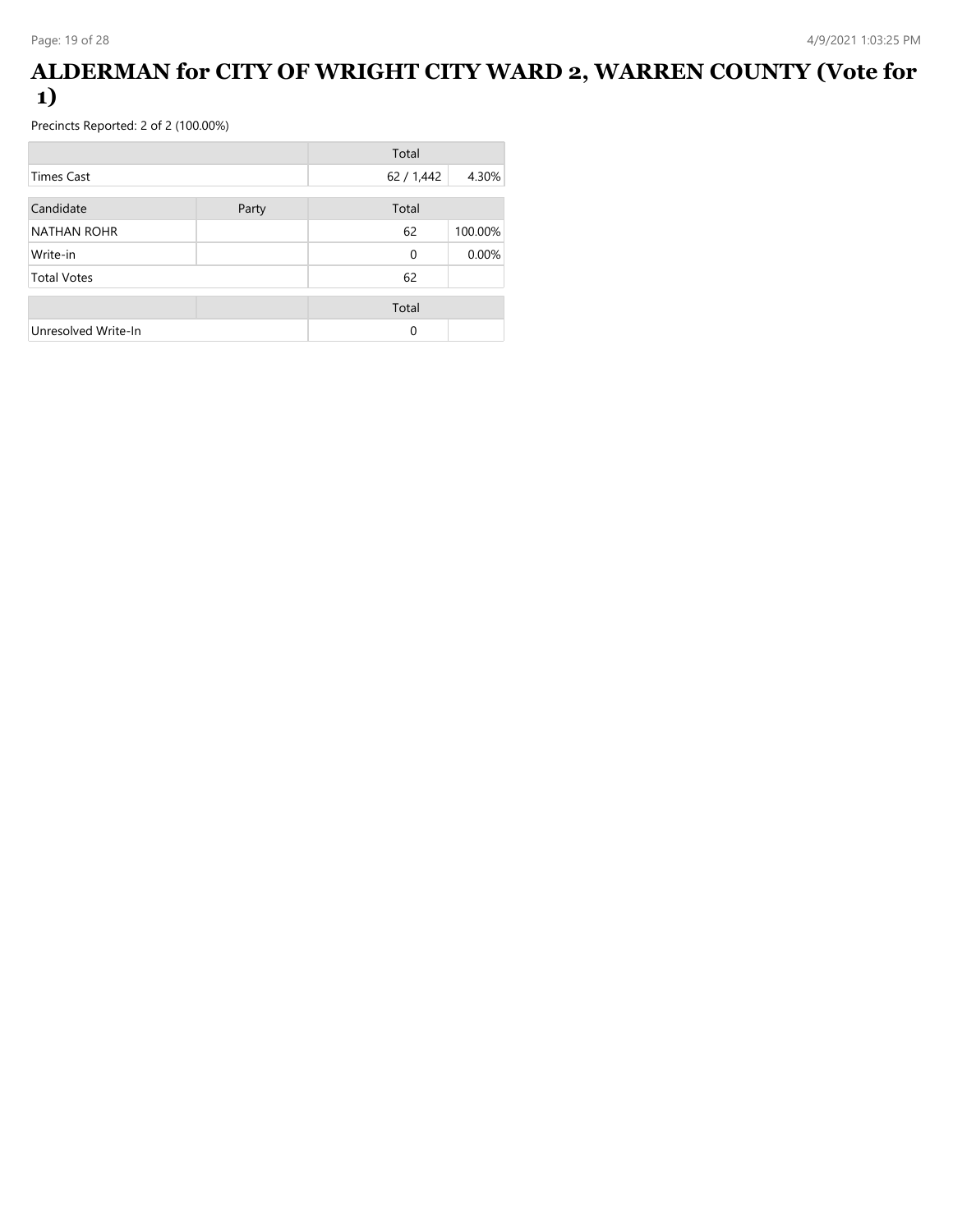### **CITY PROPOSITION for CITY OF MARTHASVILLE, WARREN COUNTY (Vote for 1)**

|                     |       | Total     |        |
|---------------------|-------|-----------|--------|
| Times Cast          |       | 309 / 798 | 38.72% |
| Candidate           | Party | Total     |        |
| <b>YES</b>          |       | 134       | 43.79% |
| <b>NO</b>           |       | 172       | 56.21% |
| <b>Total Votes</b>  |       | 306       |        |
|                     |       | Total     |        |
| Unresolved Write-In |       | $\Omega$  |        |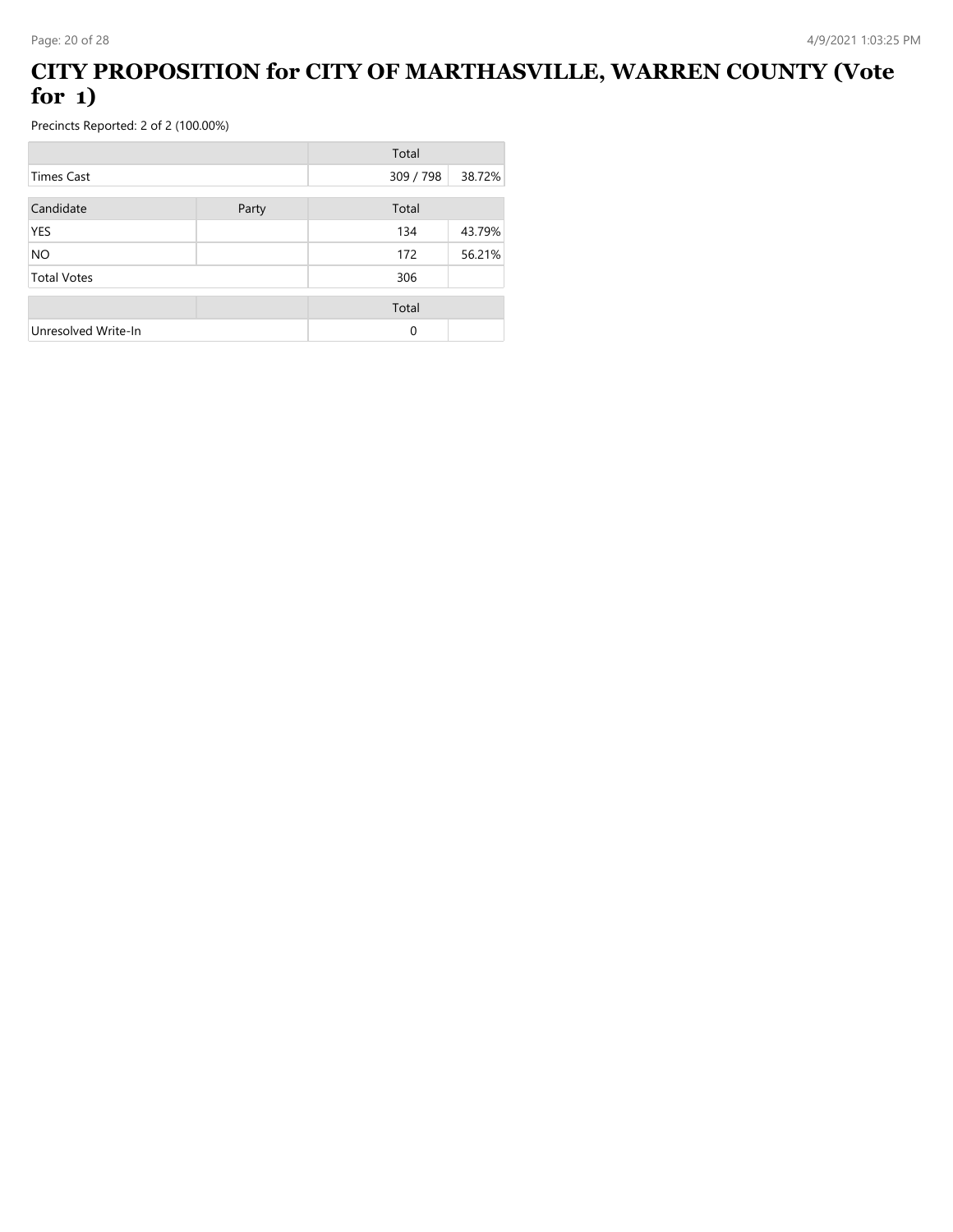# **TRUSTEES for VILLAGE OF INNSBROOK, WARREN COUNTY (Vote for 3)**

|                     |       | Total       |        |
|---------------------|-------|-------------|--------|
| <b>Times Cast</b>   |       | 48 / 514    | 9.34%  |
| Candidate           |       | Total       |        |
|                     | Party |             |        |
| <b>JEFF THOMSEN</b> |       | 42          | 32.56% |
| <b>TRISH DUNN</b>   |       | 45          | 34.88% |
| <b>DAN REUTER</b>   |       | 42          | 32.56% |
| Write-in            |       | $\mathbf 0$ | 0.00%  |
| Write-in            |       | $\mathbf 0$ | 0.00%  |
| Write-in            |       | $\mathbf 0$ | 0.00%  |
| <b>Total Votes</b>  |       | 129         |        |
|                     |       | Total       |        |
| Unresolved Write-In |       | $\mathbf 0$ |        |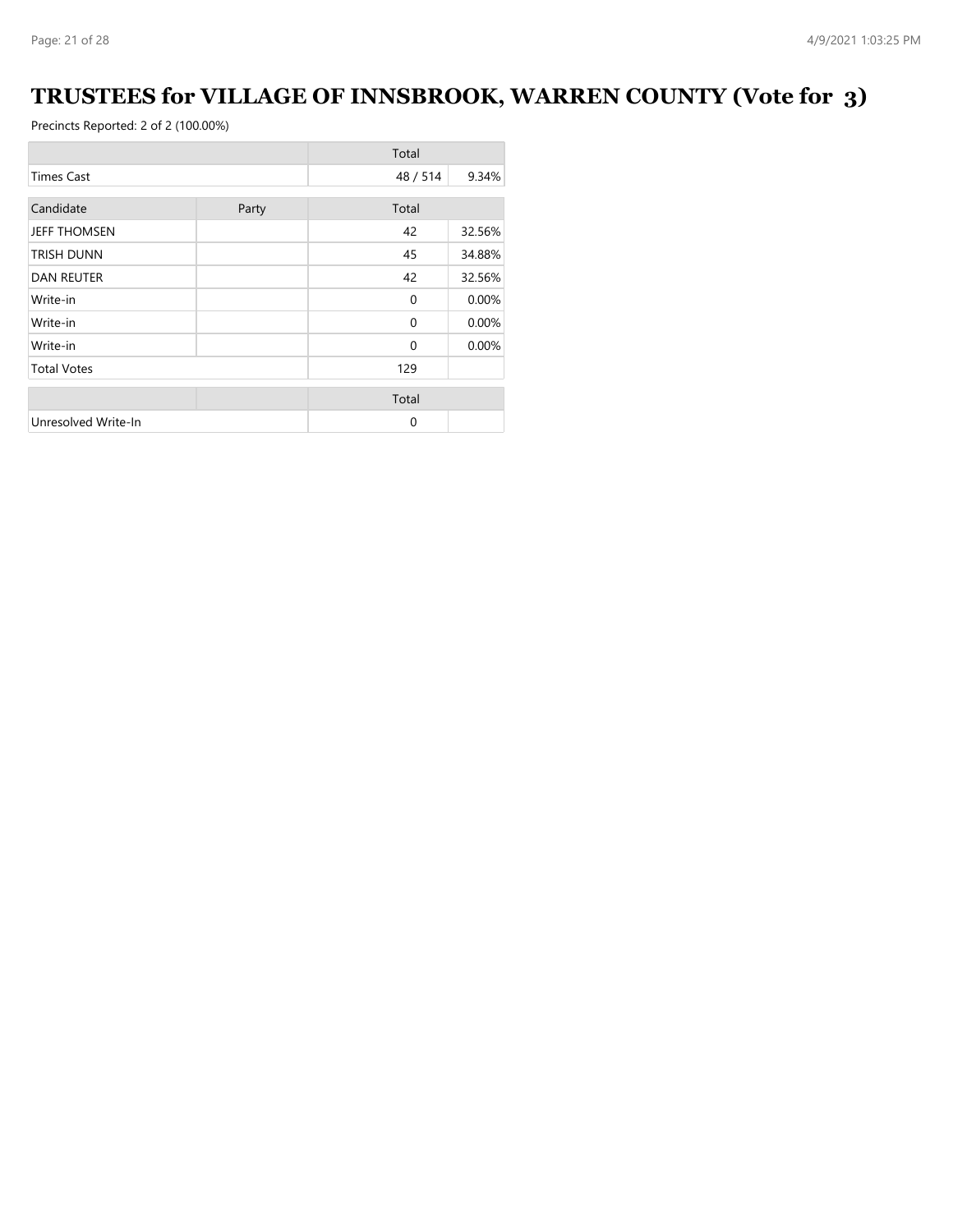### **VILLAGE QUESTION for VILLAGE OF INNSBROOK, WARREN COUNTY (Vote for 1)**

|                     |       | Total    |        |
|---------------------|-------|----------|--------|
| Times Cast          |       | 48/514   | 9.34%  |
| Candidate           | Party | Total    |        |
| <b>YES</b>          |       | 38       | 80.85% |
| <b>NO</b>           |       | 9        | 19.15% |
| <b>Total Votes</b>  |       | 47       |        |
|                     |       | Total    |        |
| Unresolved Write-In |       | $\Omega$ |        |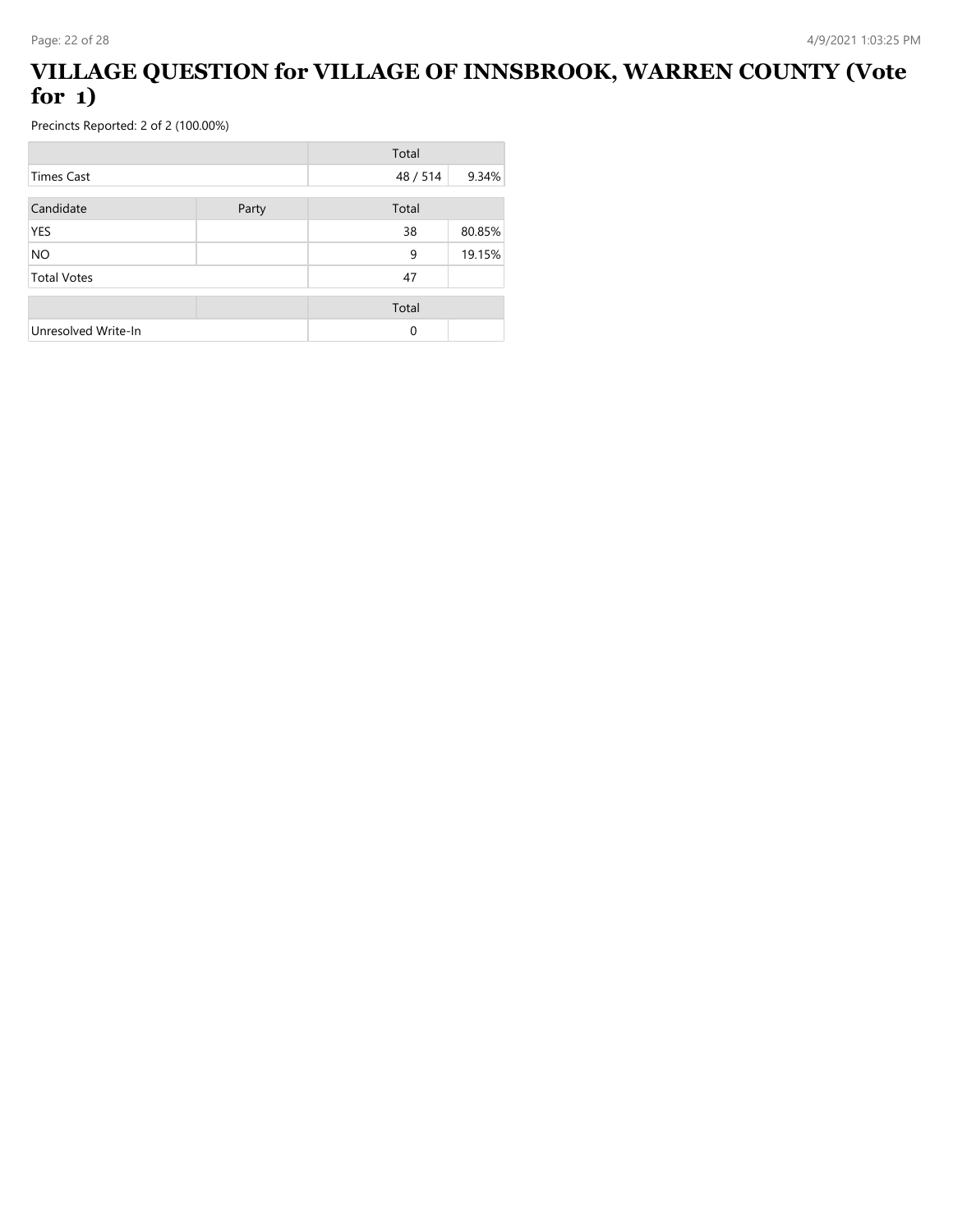# **TRUSTEES for VILLAGE OF PENDLETON, WARREN COUNTY (Vote for 3)**

|                                          |                 | Total          |        |
|------------------------------------------|-----------------|----------------|--------|
| <b>Times Cast</b>                        |                 | 6/23           | 26.09% |
| Candidate                                | Party           | Total          |        |
| Write-in                                 |                 | $\overline{c}$ | 66.67% |
| Write-in                                 |                 | 1              | 33.33% |
| Write-in                                 |                 | $\Omega$       | 0.00%  |
| <b>Total Votes</b>                       |                 | 3              |        |
|                                          |                 | Total          |        |
| Patricia Miller                          | <b>WRITE-IN</b> | 2              | 66.67% |
| Rob Miller                               | <b>WRITE-IN</b> | 1              | 33.33% |
| <b>Billie Dothage</b><br><b>WRITE-IN</b> |                 | $\Omega$       | 0.00%  |
| Tim Smith                                | <b>WRITE-IN</b> | $\Omega$       | 0.00%  |
| Unresolved Write-In                      |                 | $\Omega$       |        |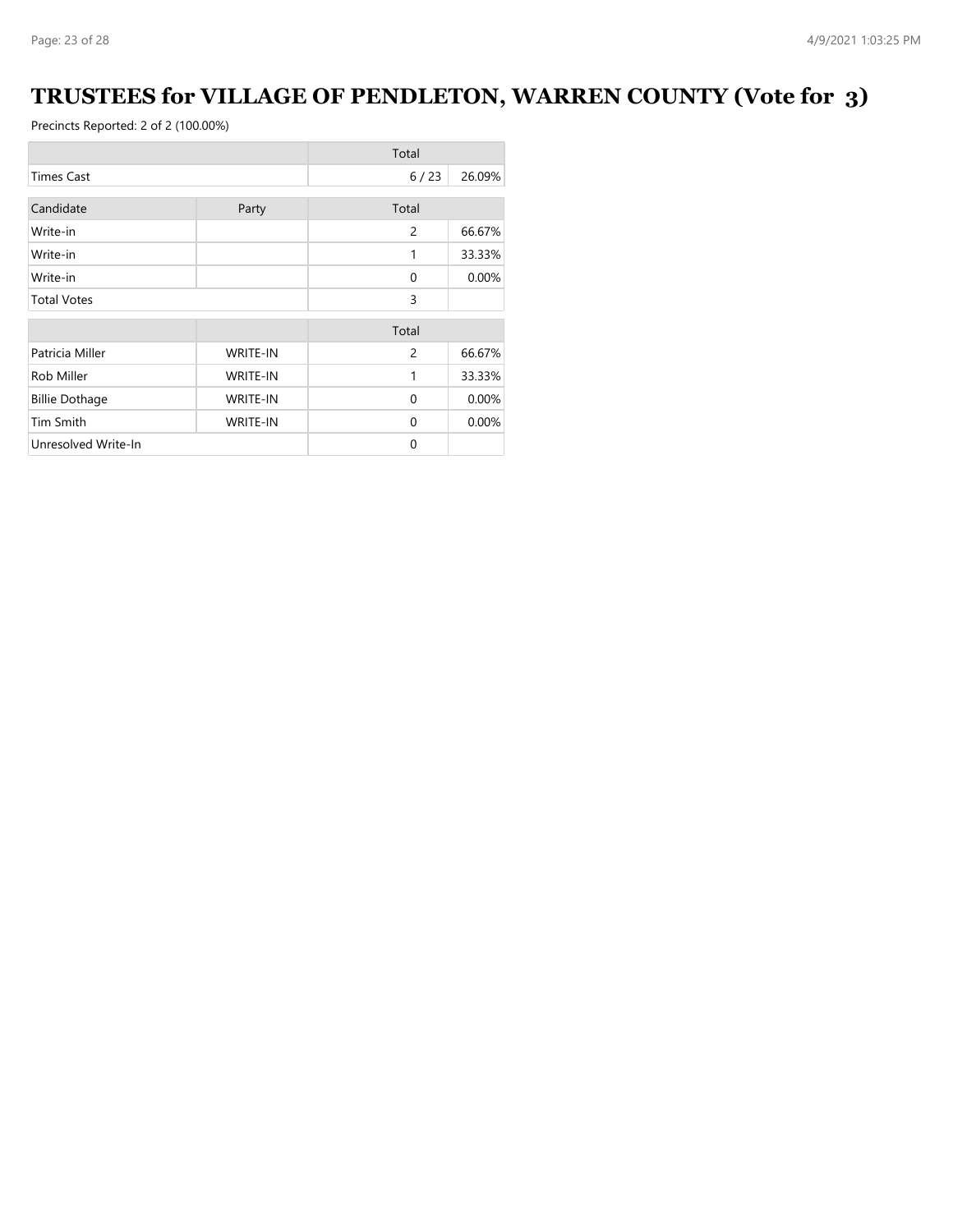#### **BOARD OF DIRECTORS for PUBLIC WATER SUPPLY DISTRICT NO. 2 SUBDISTRICT #3 OF ST. CHARLES COUNTY, WARREN COUNTY (Vote for 1)**

|                         |       | Total       |        |
|-------------------------|-------|-------------|--------|
| <b>Times Cast</b>       |       | 325 / 8,245 | 3.94%  |
| Candidate               | Party | Total       |        |
| <b>JOHN COOK</b>        |       | 122         | 45.52% |
| <b>KRISTIAN HAMMOND</b> |       | 146         | 54.48% |
| Write-in                |       | 1           | 0.37%  |
| <b>Total Votes</b>      |       | 268         |        |
|                         |       | Total       |        |
| Unresolved Write-In     |       |             |        |
|                         |       |             |        |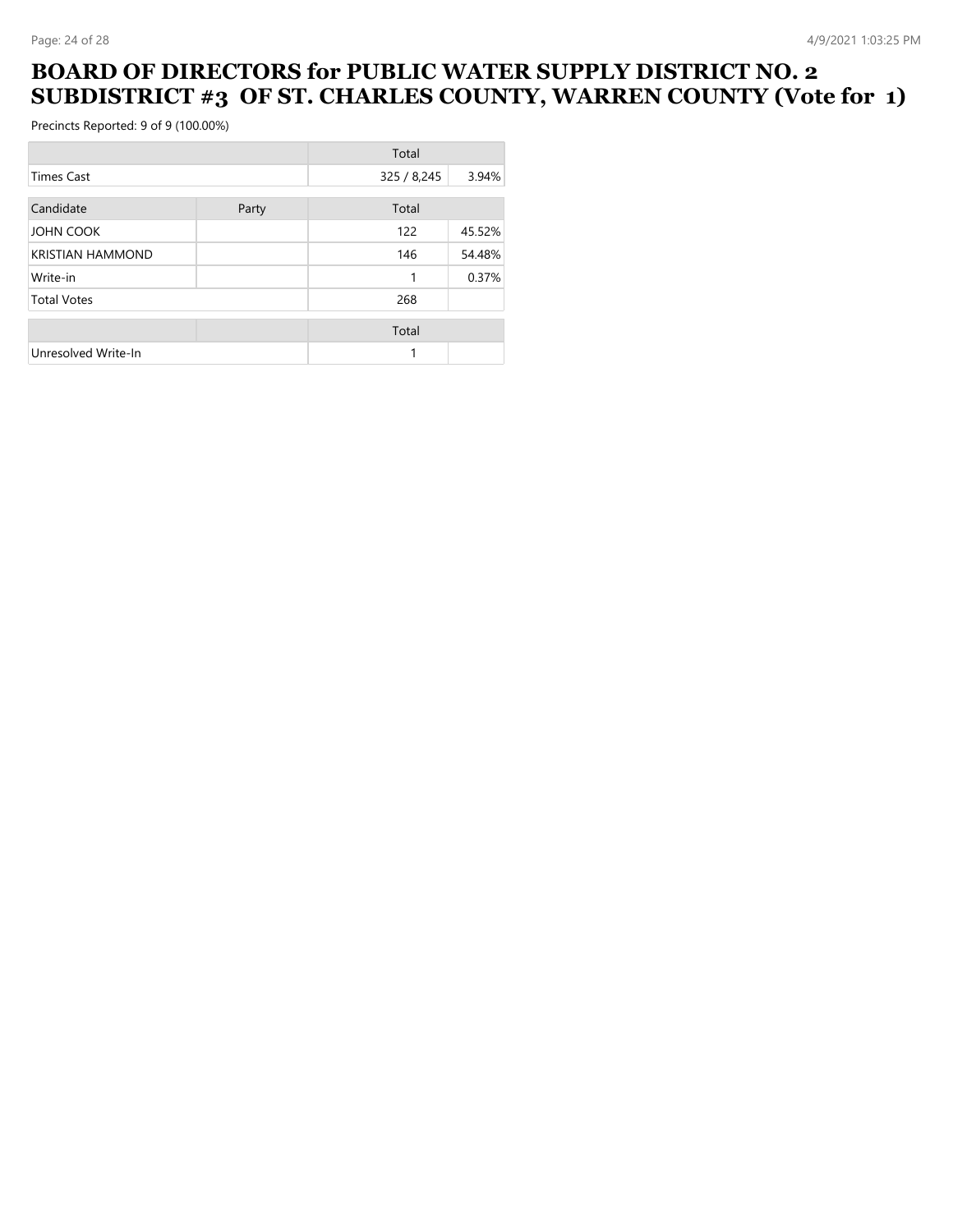#### **BOARD OF DIRECTORS for WARRENTON FIRE PROTECTION DISTRICT, WARREN COUNTY (Vote for 2)**

|                       |       | Total          |        |
|-----------------------|-------|----------------|--------|
| <b>Times Cast</b>     |       | 1,925 / 11,555 | 16.66% |
| Candidate             | Party | Total          |        |
| <b>STACEY BLONDIN</b> |       | 1,357          | 55.07% |
| <b>JIM SHARP</b>      |       | 1,107          | 44.93% |
| Write-in              |       | 23             | 0.93%  |
| Write-in              |       | 9              | 0.37%  |
| <b>Total Votes</b>    |       | 2,464          |        |
|                       |       | Total          |        |
| Unresolved Write-In   |       | 32             |        |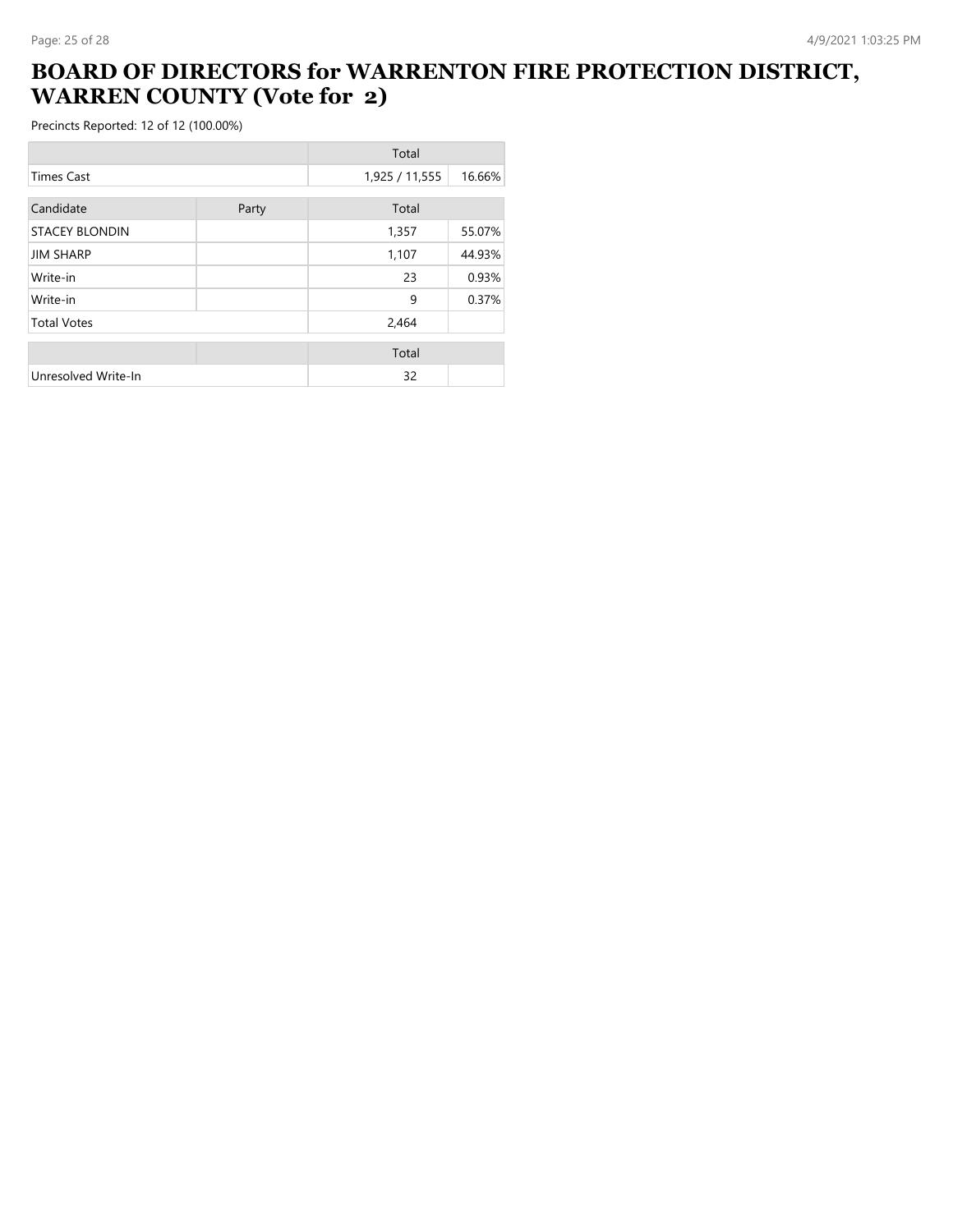#### **FIRE PROPOSITION for JONESBURG-HIGH HILL FIRE PROTECTION DISTRICT, WARREN COUNTY (Vote for 1)**

|                     |       | Total    |        |
|---------------------|-------|----------|--------|
| <b>Times Cast</b>   |       | 126/712  | 17.70% |
| Candidate           | Party | Total    |        |
| <b>YES</b>          |       | 100      | 80.00% |
| <b>NO</b>           |       | 25       | 20.00% |
| <b>Total Votes</b>  |       | 125      |        |
|                     |       | Total    |        |
| Unresolved Write-In |       | $\Omega$ |        |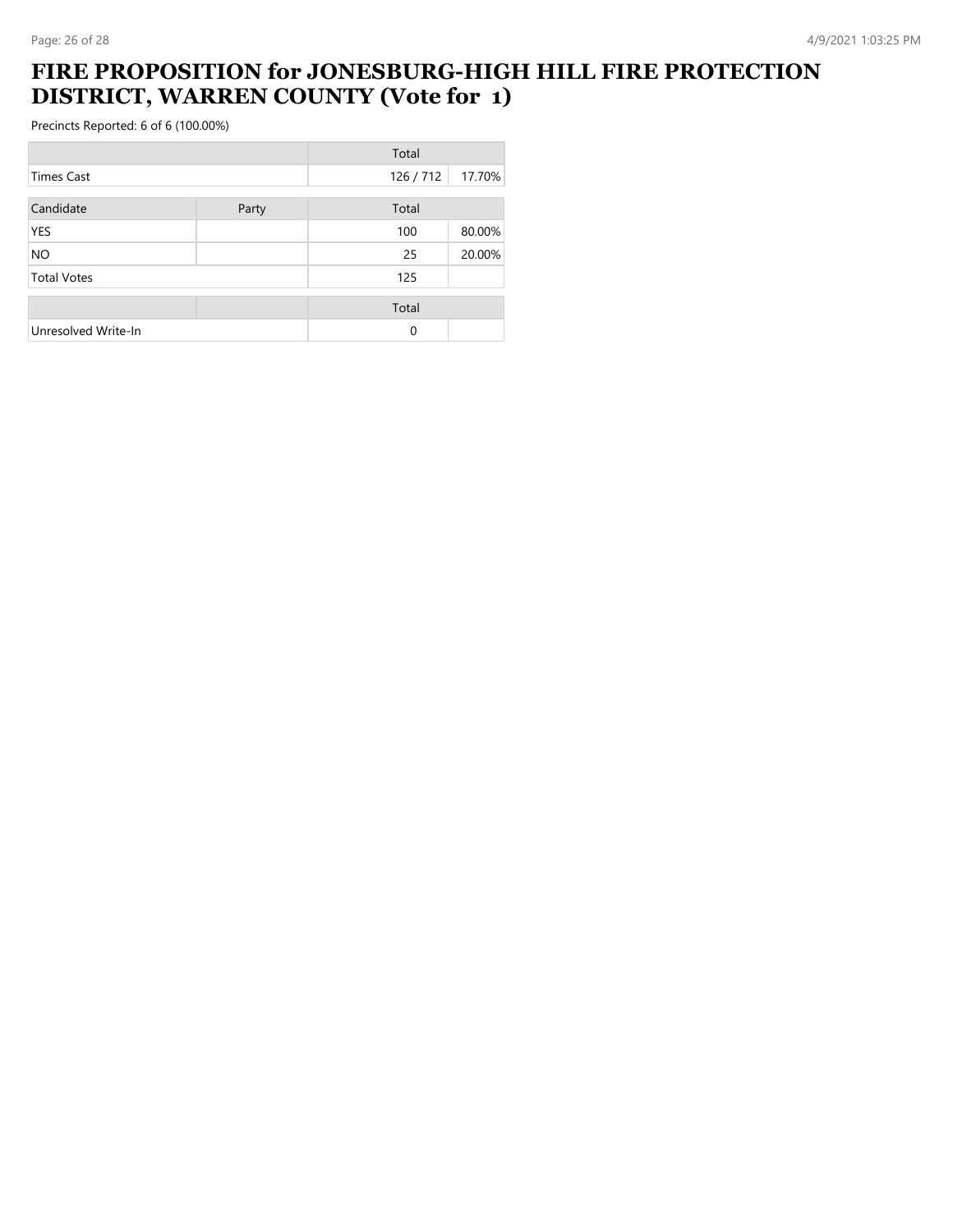# **FIRE PROPOSITION for WARRENTON FIRE PROTECTION DISTRICT, WARREN COUNTY (Vote for 1)**

|                     |       | Total          |        |
|---------------------|-------|----------------|--------|
| <b>Times Cast</b>   |       | 1,925 / 11,555 | 16.66% |
| Candidate           | Party | Total          |        |
| <b>YES</b>          |       | 864            | 45.05% |
| <b>NO</b>           |       | 1,054          | 54.95% |
| <b>Total Votes</b>  |       | 1,918          |        |
|                     |       | Total          |        |
| Unresolved Write-In |       | $\Omega$       |        |